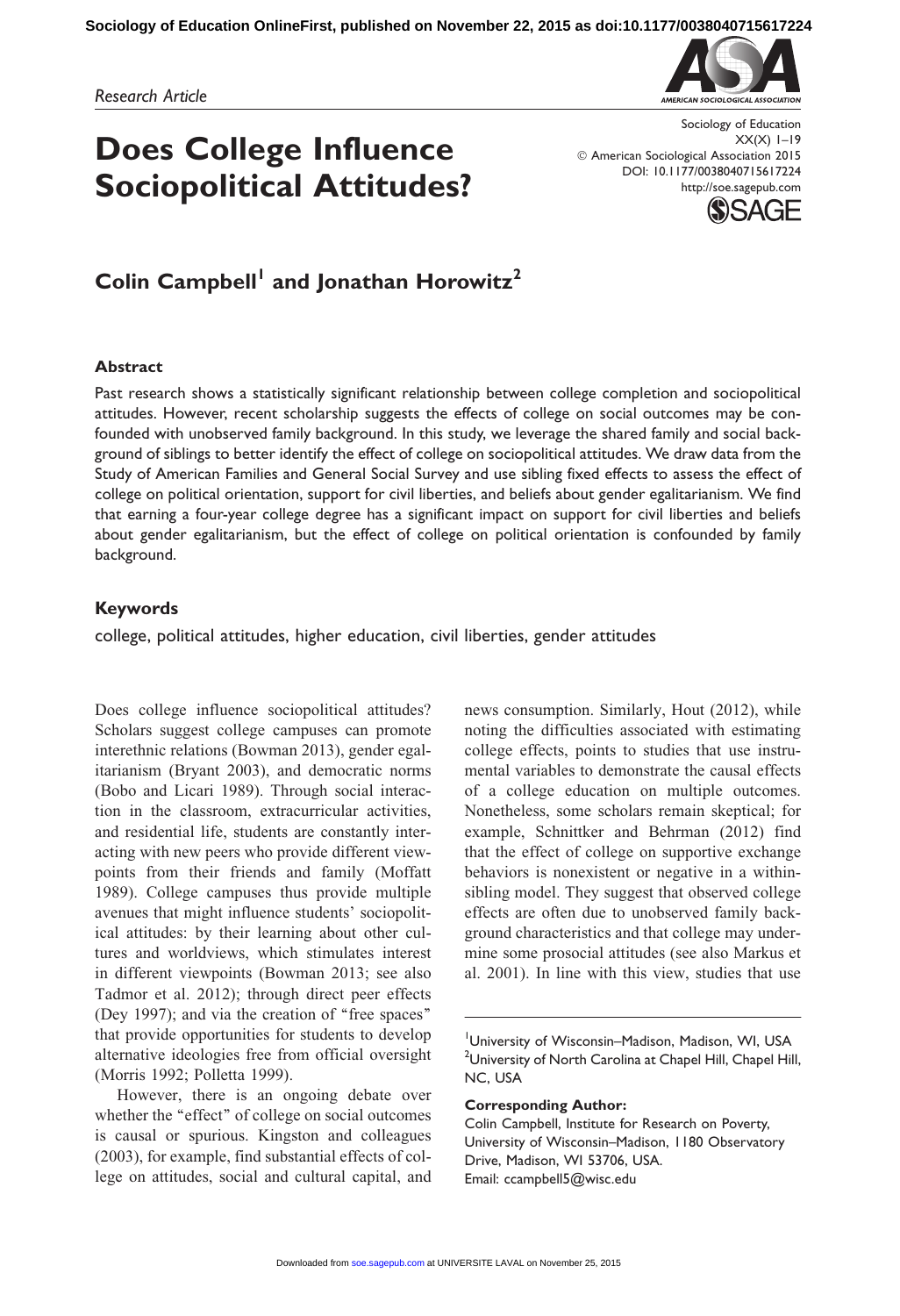matching designs and sibling fixed-effects models often find the effects of college on social outcomes are spurious (e.g., Kam and Palmer 2008).

In summary, although existing scholarship generally supports the notion that college affects sociopolitical attitudes, there is a broader question regarding whether the effects of college education are confounded with family background. In other words, the college-effects model argues that family background affects the likelihood of college completion and sociopolitical attitudes, but a college education has real effects on sociopolitical beliefs by promoting interaction with peers, the presence of ''free spaces,'' and direct peer socialization. The *spurious model*, in contrast, suggests that measured and unmeasured family background characteristics are the primary driver of both college completion and social outcomes, and the effects of college are not well understood and may even undermine certain prosocial attitudes. We thus use sibling fixed-effects models to estimate the effect of a college education on sociopolitical attitudes, after removing all variation associated with measurable and unmeasurable family background characteristics shared by siblings.

## BACKGROUND

# The Effects of College on Sociopolitical Attitudes

Sociologists, psychologists, and educators have long argued for the effects of college on political orientation, support for civil liberties, and egalitarian gender-role beliefs. Researchers posit different mechanisms to account for this association, but most scholars claim that college attendance socializes students to adopt more left-leaning attitudes. Generally speaking, they suggest this effect occurs primarily because of interactions with peers and student social norms rather than through classroom experiences.

Scholars have documented a strong association between education and liberal political orientation. Gross and Fosse (2012) argue that this is a major reason why college professors are themselves liberal, as they have spent far more time earning college degrees than the rest of the population. Popular media accounts suggest that college professors then inculcate liberalism in their students, reproducing political beliefs in the classroom (Gross and Fosse 2012; Mariani and Hewitt 2008). Dey (1996, 1997) finds that individuals attending more liberal academic institutions become more politically liberal, but he suggests this is related to a broader institutional context rather than student–faculty interaction. And Mariani and Hewitt (2008) find that faculty political attitudes have no effect on changes in student political attitudes. The evidence that institutional context—rather than faculty interaction—changes political values extends to conservatism as well; Dey (1997) finds that students who enter more conservative academic institutions also become more politically conservative.

Prior research has also found associations between college attendance and increased support for civil liberties, net of other demographic and background characteristics (Kingston et al. 2003). Bobo and Licari (1989) argue that college changes attitudes toward civil liberties because it increases cognitive sophistication (see also Ohlander, Batalova, and Treas 2005). However, there is evidence that learning about civil liberties fails to increase support for them (Green et al. 2011). Phelan and colleagues (1995) conclude instead that college socializes individuals to adopt the "official culture" of the United States: all individuals deserve "equal respect" but not "equal outcomes'' (see also Finney 1974).

Considerable evidence shows an association between college education and greater support for gender egalitarianism and less support for traditional gender-role restrictions, and this relationship remains consistent over time (Bolzendahl and Myers 2004; Cunningham 2008; Harris and Firestone 1998; Kingston et al. 2003). However, this relationship depends on the type of peers a person socializes with. Bryant (2003) finds that men who socialize with other men or with people from conservative religious upbringings espouse more traditional gender-role beliefs. In contrast, talking about politics with peers weakens gender-role stereotyping.

Three potential mechanisms could help explain the relationship between college education and sociopolitical attitudes. First, Bowman (2013) argues that college provides an opportunity to interact with individuals from different social backgrounds, and as a result, students express more comfort with out-groups and a greater desire to learn about other cultures. This theoretical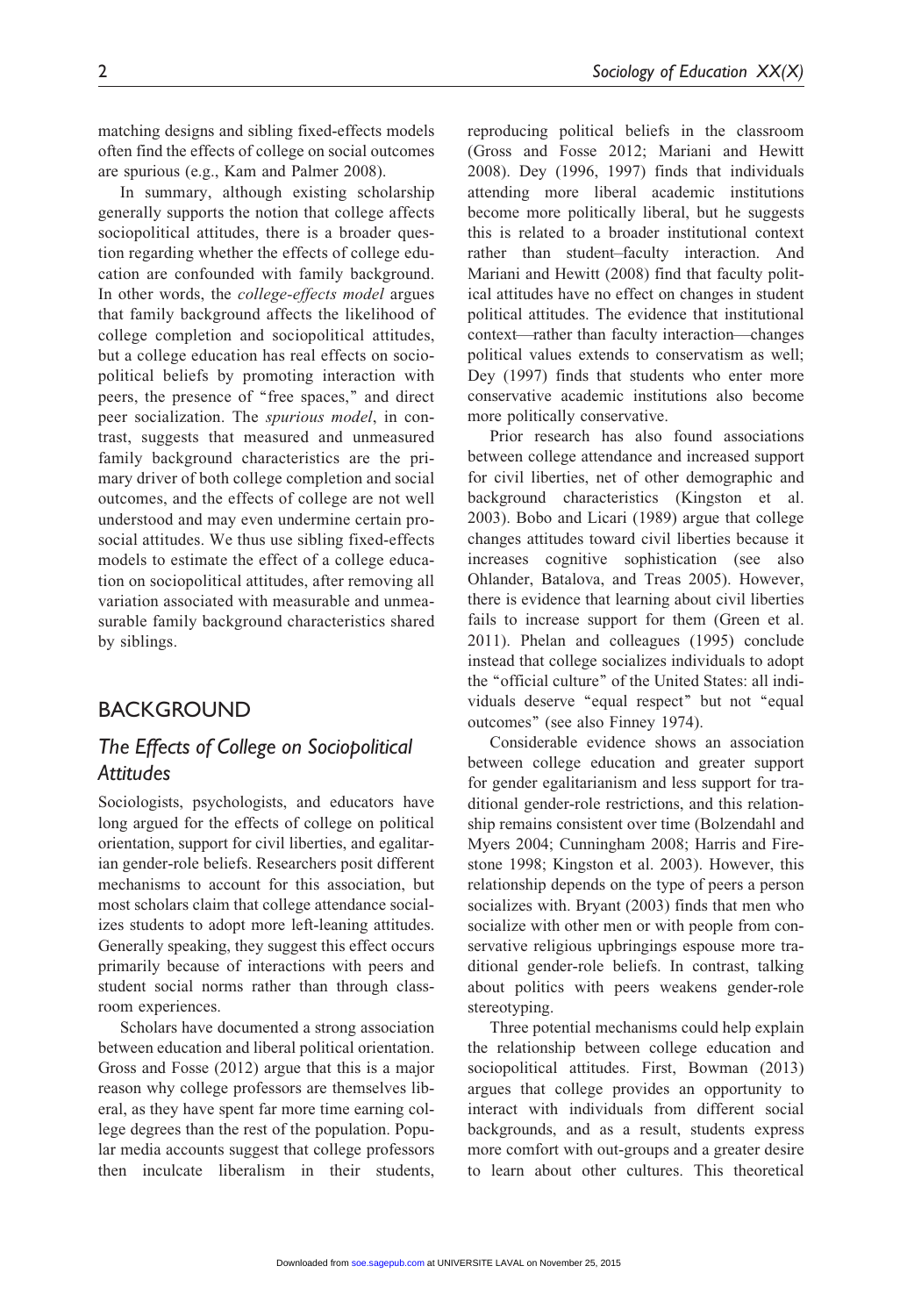explanation is consistent with social psychological studies of intergroup bias (Tadmor et al. 2012), and college campuses do sometimes offer a diverse and multicultural student body to promote outgroup interaction and support for new sociopolitical attitudes. Second, college campuses provide "free spaces" to develop alternative ideologies; these free spaces have been instrumental in developing left-wing and libertarian approaches to individual liberties as well as feminist thought (Klatch 1999; Polletta 1999, 2004). Participation in free spaces also provides ample opportunity to engage in political discussion. Finally, Dey (1997) argues that students directly socialize each other to adopt new sociopolitical attitudes. These proposed mechanisms are likely intertwined; for example, a set of individuals who participate in a free space may later directly socialize new students to adopt new sociopolitical beliefs.

In summary, the college-effects model posits that individuals who attend college are constantly exposed to interactions with a diverse set of individuals (Moffatt 1989). These interactions take the form of informal conversations and learning about different viewpoints (Bowman 2013), participation in activist free spaces (Polletta 1999), and direct socialization from peers (Dey 1997). As a result, students are likely to become more liberal (Dey 1996, 1997), express greater support for civil liberties (Bobo and Licari 1989; Finney 1974; Phelan et al. 1995), and support loosening gender-role restrictions (Bolzendahl and Myers 2004; Cunningham 2008; Harris and Firestone 1998; Kingston et al. 2003).

## The Effects of Family on Sociopolitical **Attitudes**

Substantial evidence shows that college affects sociopolitical attitudes, but family influences play a large role in determining who attends and completes college (Blau and Duncan 1967; Conley 2001). Prior scholarship often accounts for the effect of measurable family influences on sociopolitical attitudes by controlling for observed parent characteristics. Kingston and colleagues (2003), for example, account for the role of parental socioeconomic status to estimate the effect of college on social outcomes, net of family background. But family socioeconomic status is not the only way that parents influence children; in particular, existing research emphasizes how parents

socialize their children in ways that do not map neatly onto class-based variables.

Overall, there is substantial evidence showing that parents are able to instill their political beliefs and gender-role attitudes in their children, net of socioeconomic status (Acock and Bengtson 1978; Dalhouse and Frideres 1996; Glass, Bengtson, and Dunham 1986). Jennings, Stoker, and Bowers (2009) find that parents directly socialize their children to adopt certain political beliefs, and this effect is more pronounced in families with strong political viewpoints. Braungart (1971) finds that parents directly socialize their children's political beliefs and steer their children toward specific political alignments by providing political discussions and modeling authoritarian or democratic values. In addition, Glass and colleagues (1986) find that while family socioeconomic status exerts a strong effect on children's gender-role ideology, parental socialization has a statistically significant effect into adulthood.

In other words, childhood family influences have an effect on sociopolitical attitudes beyond parental socioeconomic status; this is problematic because these influences can also affect whether a person attends and completes college. Davis and Pearce (2007) find that children with more gender-egalitarian attitudes also have higher educational expectations. Furthermore, Elchardus and Spruyt (2009) find that college students tend to select into academic majors where they feel most politically comfortable; this implies that the relationship between college education and political attitudes is a reflection of childhood influences. Additionally, some evidence suggests that the effect of education on civic participation is spurious owing to family background (Highton 2009; Persson 2014; Schnittker and Behrman 2012). Specifically, Schnittker and Behrman (2012) provide a more stringent test of educational effects by using a fixed-effects design, which can remove the effect of shared family background on a dependent variable (see also Halaby 2004). They find that the effect of education on multiple social outcomes is overestimated or nonexistent once variation associated with family background is removed from the model. They also find evidence that some prosocial behaviors are reduced by college attendance, suggesting that college may socialize students in ways that make them more attuned to their own interests rather than others.

We know of one study that investigates the effect of education on various social and political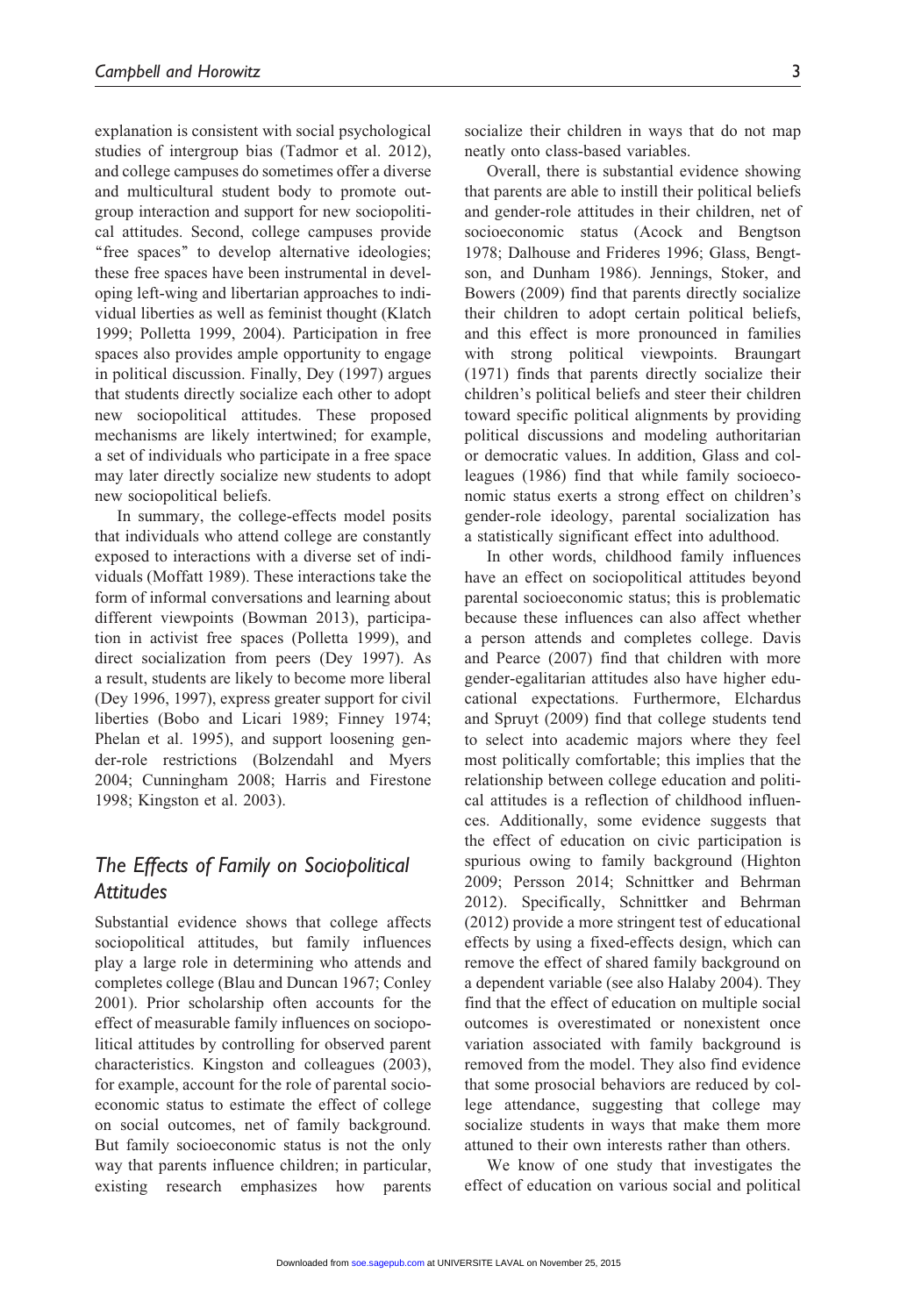attitudes after accounting for a wide range of family influences. Sieben and de Graaf (2004) use a sample of Dutch siblings to investigate the impact of shared family background and educational attainment on religious beliefs, several different measures of political orientation, postmaterialistic values, and gender-role traditionalism. After removing the effects of shared family background, they find that education has no effect on religious beliefs or political orientation and a much smaller effect on postmaterialistic values and gender-role traditionalism. The applicability of these findings to the United States is unclear because of dissimilarities between the U.S. and Dutch education systems, the uniqueness of U.S. political ideologies, and differences in gender stratification in the two countries. In the U.S. context, it seems reasonable to expect some effects of college on sociopolitical attitudes to remain statistically significant, but effect sizes should shrink and others may lose statistical significance after better accounting for family and social background characteristics.

In summary, researchers have traditionally attempted to separate college effects from social background effects through the use of controls in regression models. Because of data limitations, researchers can usually control only for some combination of parent education, family income, and parent religious beliefs (e.g., Kingston et al. 2003). Scholars who draw on the spurious model (e.g., Schnittker and Behrman 2012) suggest that this method of identifying college effects is problematic because it is unlikely a limited set of controls can fully account for social background characteristics. Parents influence the educational attainment and sociopolitical attitudes of their children in complex ways that are difficult to observe, operationalize, and measure. Due to these complex processes, some scholars have expressed concerns that observed college effects are biased by unobserved social background effects. In fact, more recent studies that use matching or withinfamily designs find more modest or even null college effects on an array of outcomes.

In this study, we disentangle background effects from college effects by basing model estimation on variation within sibling pairs. In doing so, we are able to offer a unique test of the effect of college on sociopolitical attitudes. Specifically, if college influences sociopolitical attitudes net of social background characteristics (as predicted by the college effects model; see Hout 2012;

Kingston et al. 2003), then we should expect to observe college effects among siblings with different levels of education. Conversely, if college effects are confounded by social background characteristics (as predicted by the spurious model; see Schnittker and Behrman 2012), then we should expect to observe no statistically significant differences in sociopolitical attitudes among sibling pairs with disparate education levels.

# DATA, MEASURES, AND ANALYTIC STRATEGY

#### Data

We draw data from the 1994 General Social Survey (GSS; Smith et al. 2011) and the Study of American Families (SAF; Hauser and Mare 1994) to test the relationship between college and sociopolitical attitudes, net of family background. The GSS, conducted by the National Opinion Research Center at the University of Chicago, was administered to a nationally representative sample of non-institutionalized adults and included a variety of items on sociopolitical attitudes and respondent demographics. The SAF is a companion data set to the 1994 GSS, enabling researchers to test for similarities within families. The GSS first collected identifying information for one randomly selected sibling for each of the 2,992 respondents who had at least one sibling above the age of 25. SAF researchers then conducted telephone interviews with 1,155 siblings, asking a subset of the questions in the GSS. By combining SAF and GSS data, we were able to construct a data set that contains data on 2,310 individuals and 1,155 sibling pairs.

Of the original GSS sample, 2,663 respondents had an eligible sibling, but only 43 percent of the selected siblings were interviewed. The major source of nonresponse was the inability of GSS interviewers to collect sufficient information for SAF researchers to locate siblings for interviews. Although selective nonresponse is a potential source of bias and could limit the generalizability of the findings, we believe these data are representative of sibling pairs in the general population. We compared our analytic sample to eligible GSS respondents to test for differences. We present these findings and additional analyses in an online supplement. Overall, as shown in Table S1 of the online supplement, our analytic sample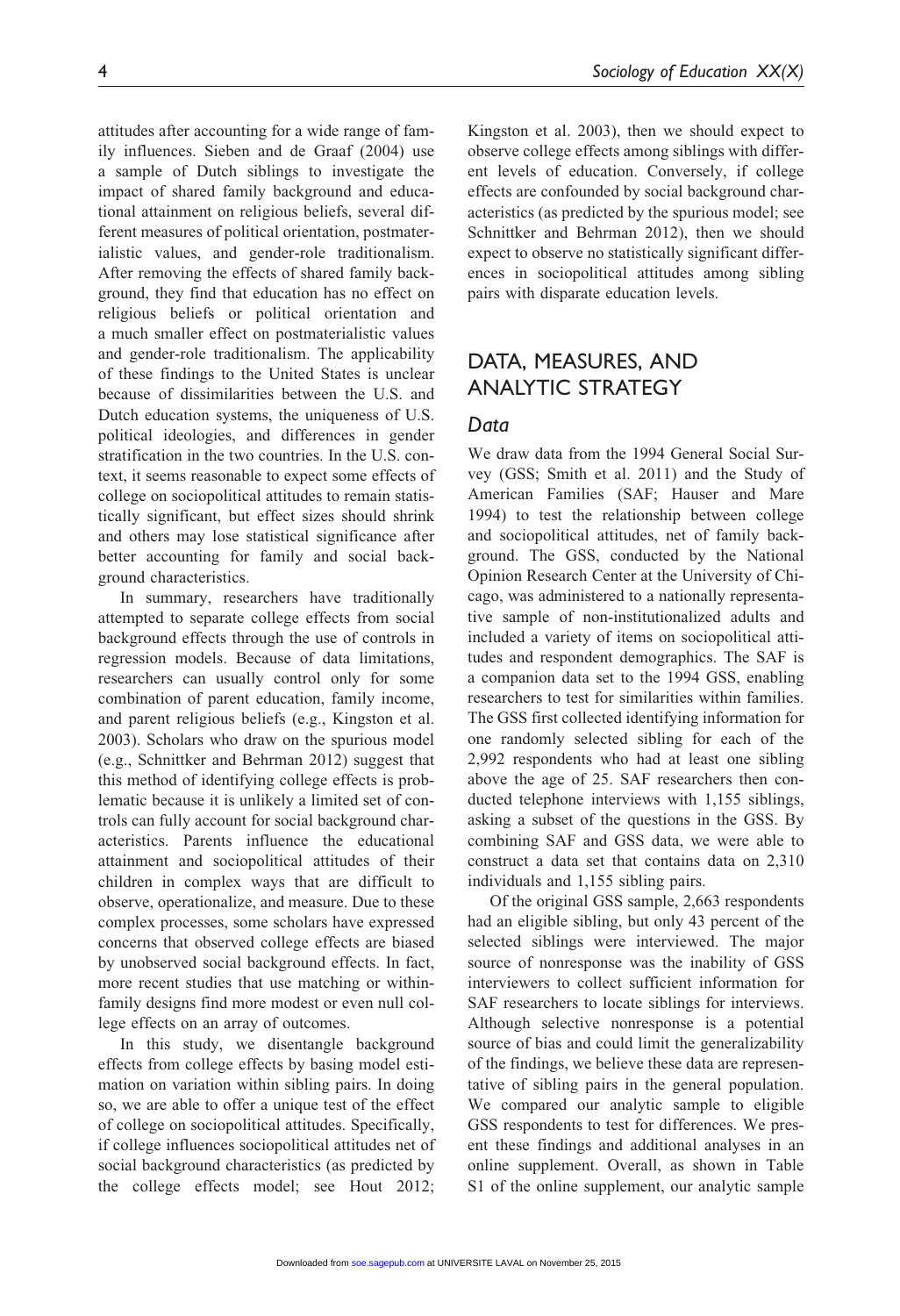and the eligible GSS sample are similar on most characteristics. However, the analytic sample does have more white respondents, more respondents with a college degree, and more educated mothers. Respondents in the analytic sample were also less likely to have lived outside of the United States during adolescence. These differences could limit the generalizability of our findings.

Goldstein and Warren (2000), however, find consistent results across the GSS-only sample and the GSS-SAF combined sample, which suggests that nonresponse bias is not a serious issue. Following others who have used these data to examine within-family differences (Freese, Powell, and Steelman 1999; Warren 2001), we note the low response rate as a potential limitation and add that the present analyses should be interpreted cautiously for more disadvantaged populations. That said, we do not believe this biases our findings.

We impose two restrictions on our sample to increase the likelihood that siblings experienced similar social backgrounds when growing up. First, we exclude siblings who do not share the same mother and father (6 percent of sample). Second, we exclude siblings who did not grow up together, measured as living in the same household at age 16 (11 percent of sample). We also exclude sample members who are under the age of 25 and report that they are still in school (less than 1 percent of the sample). Additionally, for reasons further explained in the discussion of our measure of college attendance, we also exclude sibling pairs where one sibling completed an associate's degree or some college (14 percent of sample). Before accounting for missing data, the analytic sample contains 1,652 individuals and 826 sibling pairs. We lose an additional seven sibling pairs to missing data on independent variables. The GSS uses a split-ballot survey design, which means not all respondents were asked all questions. As a result, the analytic sample size varies by outcome.

The combined GSS-SAF sample has one additional limitation: it was conducted in 1994. Close to half of the participants were college graduation age in the 1960s and 1970s, about one fifth of respondents were college graduation age prior to the 1960s, and about one third were college graduation age in the 1980s and early 1990s. As a result, the findings roughly reflect the effect of college education from the end of World War II until the Republican revolution that elected Newt Gingrich as speaker of the House. Since then,

college costs have risen, the rate of college attendance has increased, and universities have become more oriented toward research and grant funding (Brennan 2008; Brint 2005; Horowitz 2015; Slaughter 1985; Slaughter and Rhoades 1996). Thus, the effects of college we report here are limited to a particular time frame and may have changed as the college experience itself has changed.

Nonetheless, the GSS-SAF data are unusual because they are nationally representative, include a wide variety of questions on sociopolitical attitudes, and include matching sibling data. Data that allow us to run fixed-effects sibling models, a powerful way to address family-invariant spuriousness (Halaby 2004), are rare. Although the age of the data is a limitation, these data permit a strong analytic design that more recent data sets cannot match.

### **Measures**

Political ideology. We include two measures of political ideology. First, because college effects are most often described as ''liberalizing,'' we use a dichotomous measure of liberal political ideology: 1 = respondent identifies as extremely liberal, liberal, or slightly liberal; and  $0 =$  respondent identifies as moderate, slightly conservative, conservative, or extremely conservative. Second, we use the full seven-item political ideology scale, where  $1$  = *extremely conservative* and  $7$  = extremely liberal. Political ideology is asked of all respondents; 7 percent of sibling pairs have missing data, leaving us with complete data on 767 sibling pairs.

As a robustness check, we also examine three alternative definitions of political ideology. The first is a more strict definition of liberal political ideology, where  $1$  = respondent identifies as extremely liberal or liberal and  $0 =$  other. The second definition is a dichotomous measure of ideological conservatism, where  $1 =$  respondent identifies as extremely conservative or conservative and  $0 =$  other. The third measure tests whether college leads to more strongly held political views:  $1 =$ respondent identifies as moderate, and 0 = respondent identifies as extremely liberal, liberal, slightly liberal, slightly conservative, conservative, or extremely conservative. Results for the alternative specifications are presented in Tables S6 and S7 in the online supplement.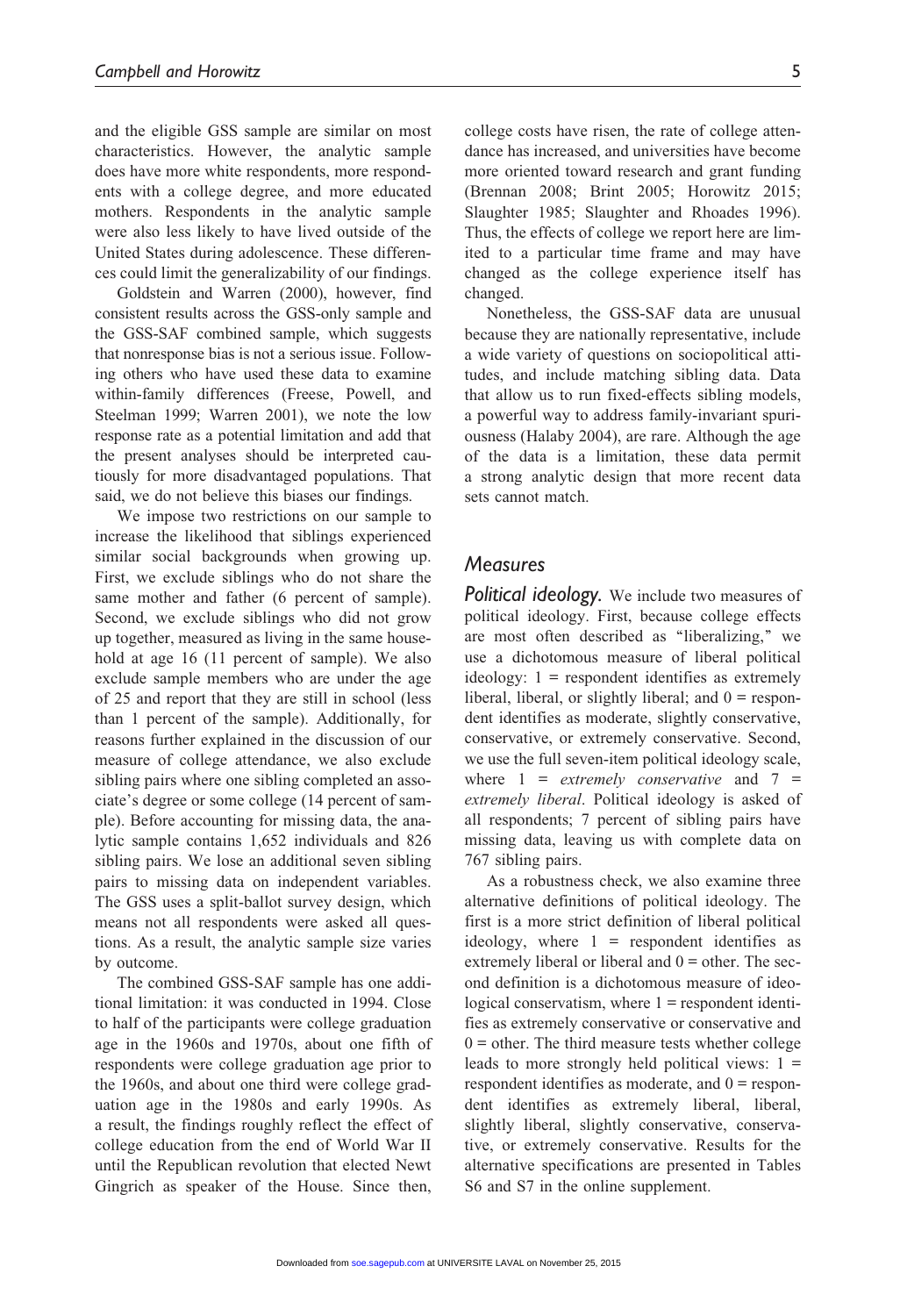We believe these are strong measures of political ideology, but there are limitations. Most notably, self-reported political ideology may vary by person-level characteristics, with *liberal* meaning different things to different people. The term may also vary by political context: for example, liberal may mean something different in Texas than in Massachusetts. Nonetheless, we believe self-reported political ideology is a useful measure, and existing research documents how selfdescribed political ideology shapes a large number of other sociopolitical attitudes and judgments about political events, which in turn have substantial effects on voting behavior (Jacoby 2009).

Support for civil liberties. The SAF-GSS asked respondents questions on three issues related to the protection of civil liberties (making a public speech, having a book in a library, and teaching at a college or university) for five groups (communists, anti-religionists, homosexual men, militarists who advocate doing away with elections, and racists who believe blacks are genetically inferior). For example, respondents were asked, "Consider a person who advocates doing away with elections and letting the military run the country. Should such a person be allowed to teach in a college or university or not?'' Respondents could answer allowed or not allowed. Respondents were also asked whether a militarist should be allowed to make a speech in their community and whether they would support removing a book by a militarist from the public library. Bobo and Licari (1989) find support for a single dimension of tolerance; therefore, we combine these 15 items to create a single scale that measures support for civil liberties (Cronbach's  $\alpha$  = .9222). Higher scores on the scale indicate greater support for the protection of civil liberties. One third of the sample is missing at random because of the split-ballot survey design, and an additional 29 percent of sibling pairs have missing data on one or more of the civil liberty items, leaving us with complete data on 381 sibling pairs.

Again, to ensure the results are robust to different specifications, we examine several alternative definitions of support for civil liberties, including three scales based on type of civil liberty (making a public speech, having a book in a library, and allowed to teach at a college or university), five scales based on the group (communists, antireligionists, homosexual men, militarists, and racists), and each of the 15 possible combinations. Results for these models are presented in Table S8 in the online supplement.

**Opposition to gender equality.** We use three dichotomous measures of opposition to gender equality based on responses to three agree/ disagree statements. The statements read, (1) ''Most men are better suited emotionally for politics than women," (2) "It is more important for a wife to help her husband's career than to have one herself," and (3) "It is much better for everyone involved if the man is the achiever outside the home and the woman takes care of home and family.'' For each outcome, opposition to gender equality (i.e., agreeing with the statement) is coded as 1 and support for gender equality is coded as 0. Approximately one third of the sample is missing at random because of the split-ballot survey design, and an additional 19 percent have missing data on one or more of the outcomes, leaving us with complete data on 439 sibling pairs.

We also explore two additional measures of beliefs about gender equality. The first measure asked respondents whether they would vote for a qualified female presidential nominee from their own political party. The second asked respondents whether they agreed that women should take care of running their homes and leave running the country up to men. Unfortunately, with the limited analytic power, the variance in these outcomes is too small to include in the multivariate models—only 4 percent of college graduates said they would not vote for a female presidential nominee, and only 6 percent of college graduates agreed that women should take care of running their homes and leave running the country up to men.

College completion. We measure college completion with a reference variable where  $1 =$ respondent graduated from college and  $0 =$ respondent did not complete any education beyond high school. Unfortunately, data limitations do not allow us to consider a more nuanced gradation of educational attainment. In particular, for respondents who completed some college but did not receive a degree, it is unclear whether these respondents spent four years at college and left without graduating, attended a single class at a community college, or were somewhere in between these two extremes. Similarly, the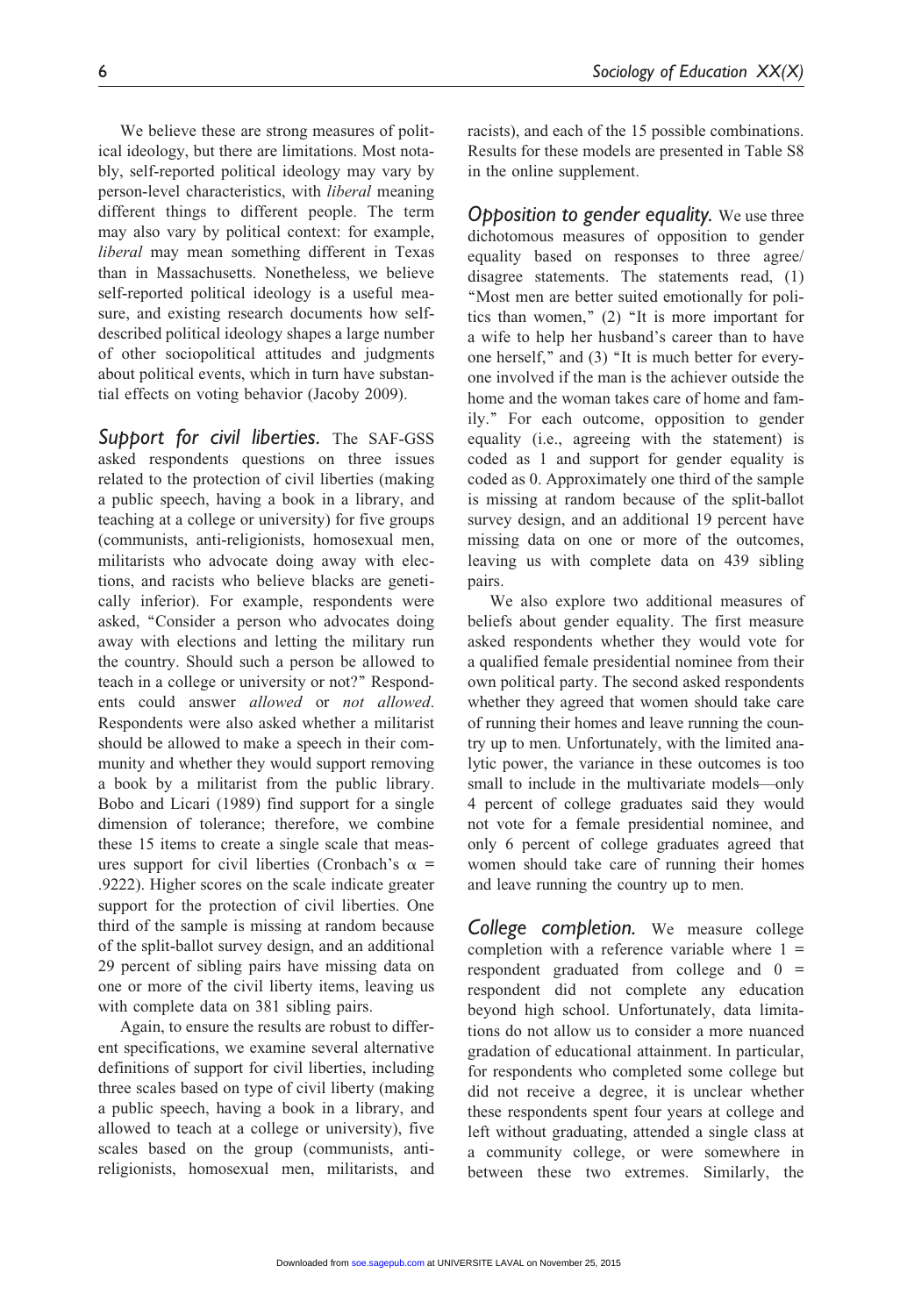number of respondents with an associate's degree is too small to include as its own category. Rather than defining people who attended some college or had an associate's degree as either college graduates or not attending college, we chose to exclude them from the analysis. These results are robust to other specifications. In particular, we created a reference variable where  $1 =$  respondent graduated from college and  $0 =$  respondent graduated from high school. This alternative measure excludes respondents who did not graduate from high school. Findings for the models using the alternative measure are presented in Table S9 in the online supplement.

#### Demographic and background variables.

In our analysis, we estimate random-effects and sibling fixed-effects models. We first estimate random-effects models, using control variables for covariate adjustment. This allows us to compare the random-effects estimates to the sibling fixed-effects estimates. Specifically, we include controls for sex  $(1 = \text{female}, 0 = \text{male})$ , race/ ethnicity  $(1 = nonwhite, 0 = white)$ , a continuous measure of age, region of residence during adolescence ( $0 =$  South,  $1 =$  Northeast,  $2 =$  Midwest,  $3 =$ West, 4 = foreign), religion during adolescence  $(0 =$  Protestant,  $1 =$  Catholic,  $2 =$  Jewish,  $3 =$ none,  $4 =$  other), mother's education  $(0 =$  high school graduate,  $1 =$  did not complete high school,  $2 =$  some college,  $3 =$  college graduate), and whether the respondent is the firstborn sibling  $(1 =$  firstborn,  $0 =$  other). Race/ethnicity is limited to a reference variable because the GSS did not collect a more nuanced measure or include a large enough sample of nonwhites. Table 1 presents summary statistics for all variables.

#### Analytic Strategy

Our analysis contains two stages. In the first stage, we use random-effects models to estimate the effect of college completion on sociopolitical attitudes, net of observed social background characteristics and clustering by family unit. Thus, the first part of the analysis largely replicates past research. The basic model can be expressed as follows:

$$
Y_{if} = \alpha X_{if} + \beta Z_{if} + \epsilon_f + \epsilon_{if} \tag{1}
$$

where  $Y_{if}$  is the probability of holding a given attitude (e.g., identifying with a liberal political ideology) for individual *i* in family *f.*  $X_{if}$  represents whether respondent  $i$  in family  $f$  completed college,  $Z_{if}$  is a vector of observed control variables,  $\epsilon_f$  is a family-specific error term, and  $\epsilon_{if}$  is a random error term. The coefficient for  $X_{if}(\alpha)$  is the effect of college completion on attitudes net of observed control variables. However, the college effect will be biased if there is a correlation between college completion  $(X_{if})$  and unobserved social background characteristics  $(\epsilon_f)$ . To address this shortcoming, we estimate sibling fixed-effects models—the second stage of our analysis. The basic model can be expressed as follows:

$$
(Y_{1f} - Y_{2f}) = \alpha (X_{1f} - X_{2f})
$$
  
+  $\beta (Z_{1f} - Z_{2f}) + \epsilon_{1f} - \epsilon_{2f}$  (2)

where the subscript 1 stands for the first sibling from family  $f$  and the subscript 2 stands for the second sibling from family f. The primary difference between Equation 1 and Equation 2 is the removal of  $\epsilon_f$ . Because  $\epsilon_f$ , the family-specific error term, is the same for Sibling 1 and Sibling 2, all background characteristics shared by the siblings are removed from the model. Sibling differences in the outcome variable are thus related to sibling differences in college completion and other sibling-variant covariates, but all unobserved family background characteristics that are shared by siblings are removed from the model (see also Halaby 2004).

A variety of studies have used sibling fixed effects to isolate the effect of interest from family background effects (see Campbell 2015; Currie and Thomas 1995; Geronimus and Korenman 1992; Guo and VanWey 1999); however, sibling fixed effects have several limitations. First, siblings are seldom the same age and thus may experience different social contexts. For example, family income or parenting styles may change over time. If these differences are correlated with college attendance, this could bias the college effect. As a robustness check, we conducted a reanalysis where we limit the sample to siblings who are close in age, increasing the likelihood that siblings were exposed to similar environments and experiences while growing up. Findings from these analyses are consistent with the analyses that do not impose an age similarity restriction on the sample (see Tables S3, S4, and S5 in the online supplement).

Second, there may be differences among siblings that are correlated with college completion. For example, a preadult difference in level of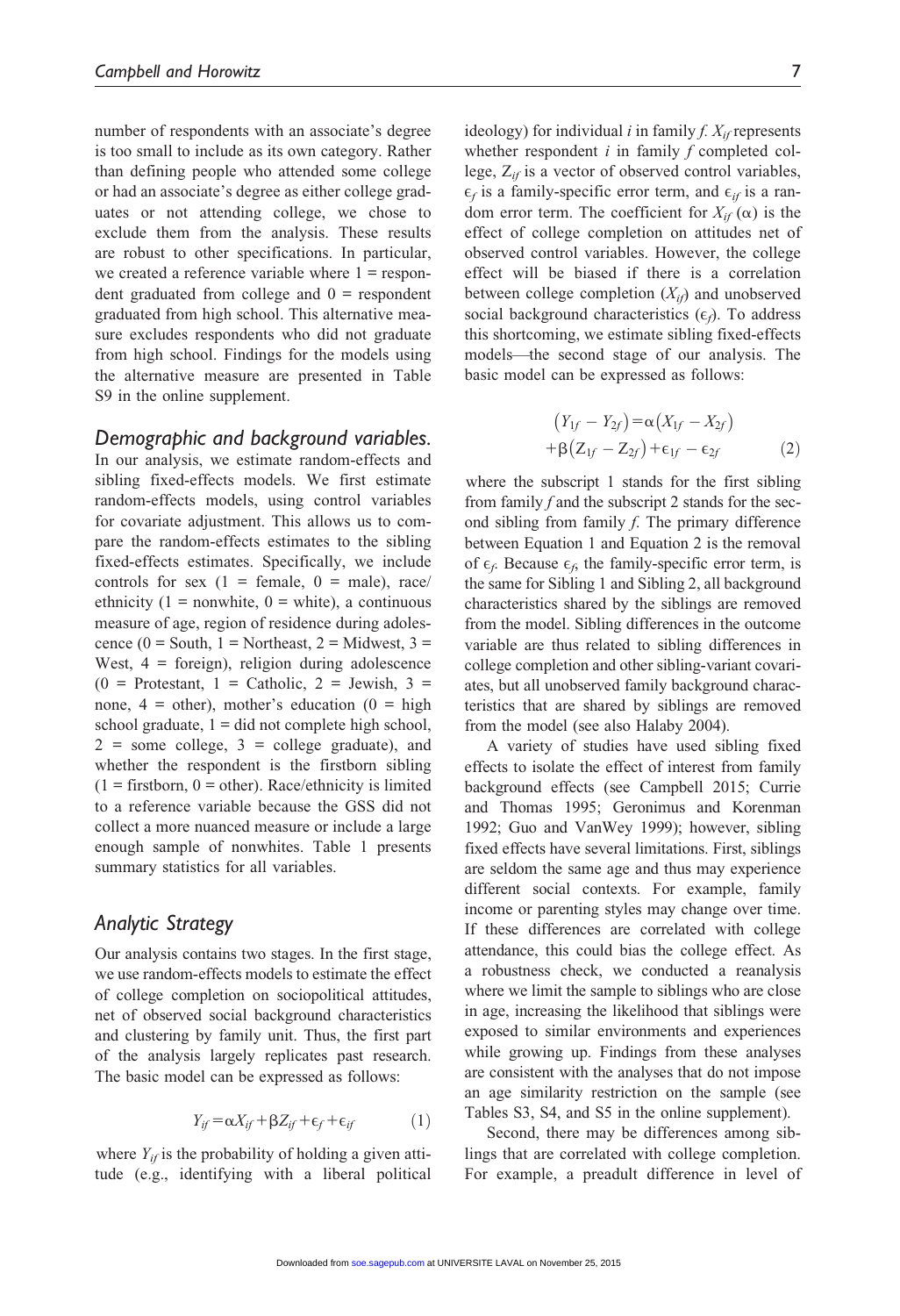|                                                                                |          |                | GSS   |                 | <b>SAF</b> |           |
|--------------------------------------------------------------------------------|----------|----------------|-------|-----------------|------------|-----------|
| Variable                                                                       | Min.     | Max.           | M     | <b>SE</b>       | M          | <b>SE</b> |
| Liberal political ideology                                                     | 0        | $\mathbf{I}$   | 0.266 |                 | 0.261      |           |
| Seven-item political ideology scale                                            | L        | $\overline{7}$ | 3.77  | $\mathsf{I}$ .4 | 3.71       | .4        |
| Support for civil liberties                                                    | 0        | 15             | 10.39 | 4.68            | 1.4        | 4.28      |
| Agree men are better emotionally suited for<br>politics                        | 0        | $\mathbf{I}$   | 0.186 |                 | 0.299      |           |
| Agree men should achieve outside of home and<br>women should take care of home | 0        | I              | 0.346 |                 | 0.376      |           |
| Agree wife should put husband's career first                                   | 0        | ı              | 0.207 |                 | 0.184      |           |
| College completion                                                             | 0        | I              | 0.318 |                 | 0.321      |           |
| Female                                                                         | $\Omega$ | <b>I</b>       | 0.534 |                 | 0.514      |           |
| Firstborn                                                                      | $\Omega$ | ı              | 0.276 |                 | 0.473      |           |
| Age                                                                            | 18       | 93             | 45.32 | 15.5            | 45.07      | 15.51     |
| Nonwhite                                                                       | $\Omega$ | ı              | 0.088 |                 |            |           |
| Region of residence during adolescence                                         |          |                |       |                 |            |           |
| Raised in South                                                                | 0        | ı              | 0.303 |                 |            |           |
| Raised in Northeast                                                            | 0        | ı              | 0.202 |                 |            |           |
| Raised in Midwest                                                              | $\Omega$ | ı              | 0.329 |                 |            |           |
| Raised in West                                                                 | $\Omega$ |                | 0.151 |                 |            |           |
| Raised outside of United States                                                | 0        | ı              | 0.171 |                 |            |           |
| Religion during adolescence                                                    |          |                |       |                 |            |           |
| <b>Raised Protestant</b>                                                       | 0        | I              | 0.633 |                 |            |           |
| <b>Raised Catholic</b>                                                         | 0        | ı              | 0.294 |                 |            |           |
| Raised Jewish                                                                  | 0        | ı              | 0.02  |                 |            |           |
| Raised without religion                                                        | 0        | ı              | 0.04  |                 |            |           |
| Raised with other religion                                                     | 0        | ı              | 0.02  |                 |            |           |
| Mother's educational attainment                                                |          |                |       |                 |            |           |
| Mother did not complete high school                                            | 0        | I              | 0.315 |                 |            |           |
| Mother completed high school                                                   | 0        | I              | 0.504 |                 |            |           |
| Mother completed some college                                                  | 0        | I              | 0.03  |                 |            |           |
| Mother completed bachelor's degree                                             | $\Omega$ | ı              | 0.149 |                 |            |           |
| $\mathsf{N}$                                                                   |          |                | 819   |                 | 819        |           |

Table 1. Descriptive Statistics for All Variables.

Note: GSS = General Social Survey; SAF = Study of American Families. Because the sample is restricted to siblings who reported growing up together and share the same mother and father, there is no variation across the GSS and SAF samples for region of residence during adolescence, religion during adolescence, mother's education, or race/ethnicity.

intelligence or having different sociopolitical interests could make one sibling more likely to attend college and also to hold different sociopolitical attitudes. This has the potential to bias the college effect. We cannot completely address this issue because our data are cross-sectional, and so postcollege differences may be due to either preadult differences or college effects. That said, because both intelligence and social interests tend to cluster within families, it is likely that much of this variation is removed by our design.

Third, sibling fixed effects cannot be estimated for individuals who do not have a sibling. If the effect of college is different for people without a sibling, the sibling fixed-effects models may over- or underestimate population-level differences in sociopolitical attitudes by college completion. This limits the overall generalizability of our findings.

Additionally, because many of the outcomes of interest are nonlinear and discrete variables, some fixed-effects strategies are not viable. Consequently, we estimate conditional fixed-effects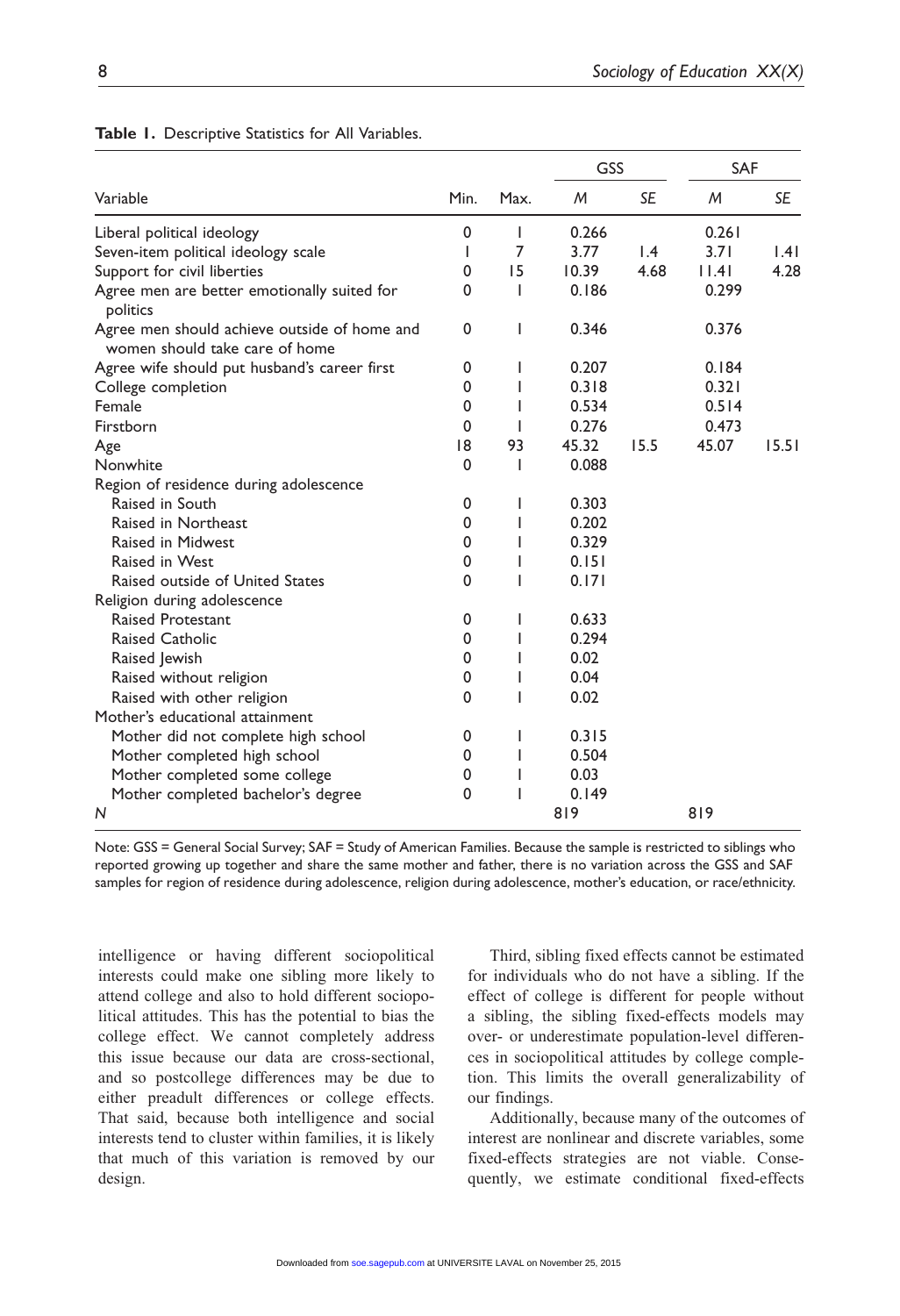models and linear probability models. The conditional fixed-effects models estimate logistic fixed effects using conditional likelihood functions. The linear probability model eases interpretation and has more statistical power, but it produces predicted probabilities that are theoretically not constrained between 0 and 1 and violates homoscedasticity assumptions. We estimated both models and found that substantively it makes little difference which models are used, as both models produce similar results. We present results from the linear probability models in the main text here, and results from the conditional fixed effects are available in Tables S10 and S11 in the online supplement.

## **FINDINGS**

Table 2 presents estimates of the effect of college completion on two measures of political ideology. In the first two models for each outcome, we use random-effect regression methods to replicate past findings (Equation 1). In the first model, we show the effect of college on political ideology without any additional covariates in the model. In the second model, we control for demographic and observed background characteristics. In the third and fourth models, we use sibling fixed effects to account for unobserved family background effects (Equation 2). The first sibling fixed-effects model includes college as the only covariate; the second sibling fixed-effects model includes college and additional covariates that vary by sibling.

For the first outcome, liberal political ideology, estimates from the random-effects models (Models 1 and 2) are consistent with past research: the probability of having a liberal political ideology increases by .102 with college completion (Model 1). Once demographic and observed social background characteristics are controlled for, the college effect decreases slightly to .097 but remains significant and positive (Model 2). The sibling fixed-effects models (Models 3 and 4), however, cast significant doubt on the liberalizing effect of college. Once we account for family-specific heterogeneity, the observed college effect is reduced and no longer statistically significant. This suggests that the estimates presented in Models 1 and 2 may be biased by correlation between unobserved social background characteristics and college completion. Our findings from the sibling

fixed-effects models suggest that the relationship between college completion and liberal political ideology is confounded by unobserved family background characteristics.

Next, in Models 5 through 8, we estimate the effect of college completion on the full sevenitem political ideology scale, where higher values are more liberal. We follow the same modeling strategy, estimating two random-effect regression models and then two sibling fixed-effects models. Overall, we observe a similar pattern. In the first random-effects model, college completion is associated with a .216 increase on the seven-item political ideology scale. Once we account for demographic and observed covariates, the college effect decreases slightly to .183. But the college effect is again greatly reduced and not significant in the sibling fixed-effects models, which again suggests that the relationship between college completion and political ideology is confounded by unobserved family background characteristics.

Next, we estimate the effect of college completion on support for civil liberties (see Table 3). As with our previous analyses, we first estimate the effect of college completion without any additional covariates in the model (Model 1), then control for observed background characteristics (Model 2), and finally, account for unobserved background characteristics that are shared by siblings with two sibling fixed-effects models (Models 3 and 4). Again, our estimates in Model 1 are in line with past research: college completion, net of observed social background characteristics, leads to greater support for civil liberties. Once we account for observed social background characteristics (Model 2), the college effect weakens slightly, but overall, the college effect remains: respondents who completed college were more likely to support civil liberties than those who did not go to college. College attendance is associated with a 2.5 increase on the 15-item supportfor-civil-liberties scale. In addition, our sibling fixed-effects estimates in Models 3 and 4 show a statistically significant relationship between college completion and civil liberties, net of unobserved family background. In the full sibling fixed-effects model (Model 4), college attendance is associated with a 2.24 increase on the 15-item support-for-civil-liberties scale. This is the only statistically significant effect in the final fixedeffects model, but the substantive impact of college on support for civil liberties in the randomeffects models is substantial in comparison to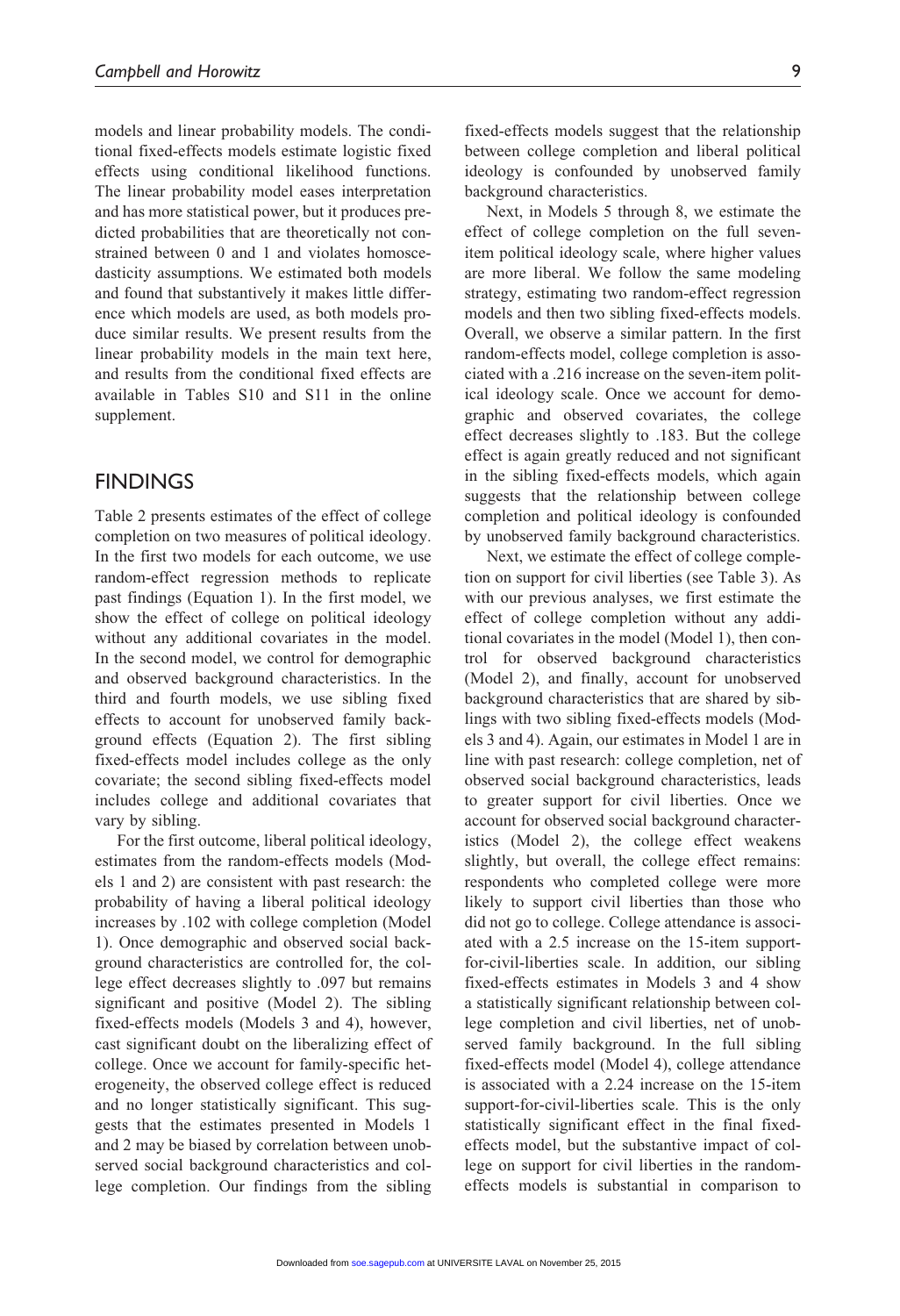| The Effect of College Completion on Political Ideology.<br>Table 2. |                                           |                                           |                                        |                                                            |                                            |                                                                                                                                                                                  |                                        |                                                                       |
|---------------------------------------------------------------------|-------------------------------------------|-------------------------------------------|----------------------------------------|------------------------------------------------------------|--------------------------------------------|----------------------------------------------------------------------------------------------------------------------------------------------------------------------------------|----------------------------------------|-----------------------------------------------------------------------|
|                                                                     |                                           |                                           | Liberal Political Ideology             |                                                            |                                            | Seven-Item Political Ideology Scale                                                                                                                                              |                                        |                                                                       |
| Variable                                                            | Effects b (SE)<br>Random<br>$\widehat{=}$ | Effects b (SE)<br>Random<br>$\widehat{c}$ | Effects b (SE)<br>(3)<br>Sibling Fixed | Effects b (SE)<br>Sibling Fixed<br>$\widehat{\mathcal{F}}$ | Effects b (SE)<br>Random<br>$\overline{6}$ | Effects b (SE)<br>Random<br>$\circledcirc$                                                                                                                                       | Effects b (SE)<br>(7)<br>Sibling Fixed | Effects b (SE)<br>Sibling Fixed<br>@                                  |
| College completion                                                  | $.102***$                                 | $097***$                                  | 0.05                                   |                                                            | $\frac{216***}{(08)}$                      | $183*$                                                                                                                                                                           | $028$<br>(.15)                         |                                                                       |
| Female                                                              | (.03)                                     | $065***$<br>(.03)                         |                                        | $89.69$<br>$24.69$                                         |                                            | $(0.08)$<br>$(0.01)$<br>$(0.01)$                                                                                                                                                 |                                        | $\frac{2}{3}$ $\frac{2}{3}$ $\frac{1}{3}$ $\frac{5}{9}$ $\frac{5}{9}$ |
| Nonwhite                                                            |                                           | $(02)$<br>$164***$                        |                                        |                                                            |                                            | $.428**$                                                                                                                                                                         |                                        |                                                                       |
| Age                                                                 |                                           |                                           |                                        | $-0.00$                                                    |                                            | $(.15)$<br>-.007**                                                                                                                                                               |                                        | (0.02)                                                                |
| Raised in Northeast                                                 |                                           |                                           |                                        |                                                            |                                            |                                                                                                                                                                                  |                                        |                                                                       |
| Raised in Midwest                                                   |                                           |                                           |                                        |                                                            |                                            |                                                                                                                                                                                  |                                        |                                                                       |
| Raised in West                                                      |                                           |                                           |                                        |                                                            |                                            | $(30 - 12)$<br>$(30 - 12)$<br>$(30 - 12)$<br>$(30 - 12)$<br>$(30 - 12)$<br>$(30 - 12)$<br>$(30 - 12)$<br>$(30 - 12)$<br>$(30 - 12)$<br>$(30 - 12)$<br>$(30 - 12)$<br>$(30 - 12)$ |                                        |                                                                       |
| Raised outside of United States                                     |                                           |                                           |                                        |                                                            |                                            |                                                                                                                                                                                  |                                        |                                                                       |
| Raised Catholic                                                     |                                           |                                           |                                        |                                                            |                                            |                                                                                                                                                                                  |                                        |                                                                       |
| Raised Jewish                                                       |                                           |                                           |                                        |                                                            |                                            |                                                                                                                                                                                  |                                        |                                                                       |
| Raised without religion                                             |                                           |                                           |                                        |                                                            |                                            |                                                                                                                                                                                  |                                        |                                                                       |
| Raised with other religion                                          |                                           |                                           |                                        |                                                            |                                            |                                                                                                                                                                                  |                                        |                                                                       |
| Mother did not complete high<br>school                              |                                           |                                           |                                        |                                                            |                                            |                                                                                                                                                                                  |                                        |                                                                       |
| Mother completed some college                                       |                                           | (03)                                      |                                        |                                                            |                                            | (0.09)                                                                                                                                                                           |                                        |                                                                       |
|                                                                     |                                           |                                           |                                        |                                                            |                                            |                                                                                                                                                                                  |                                        | (continued)                                                           |

Downloaded from [soe.sagepub.com](http://soe.sagepub.com/) at UNIVERSITE LAVAL on November 25, 2015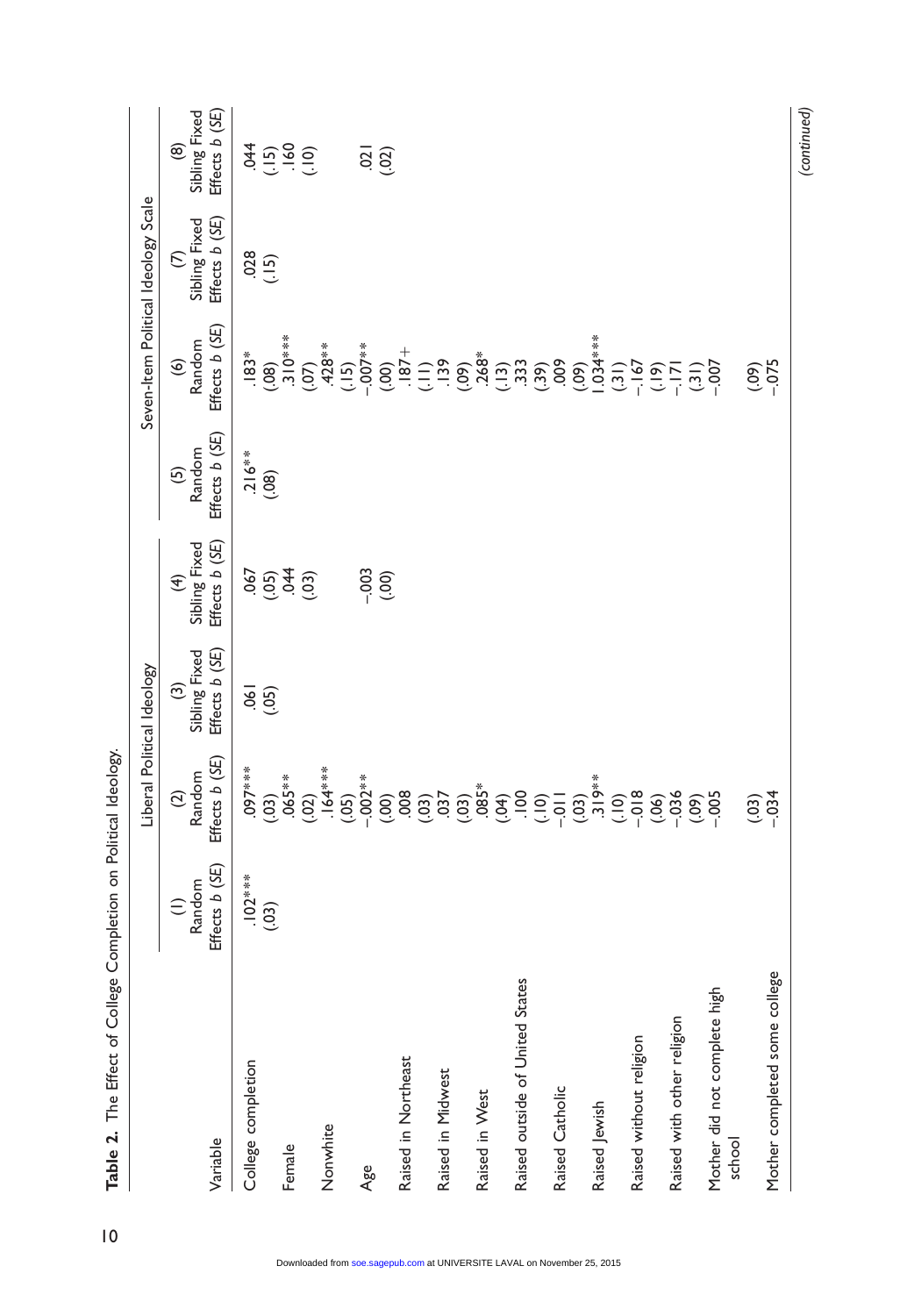|                                                                                                                                                                                                                                                                                                                                                                                                                                  |                          |                                                                                                                                                | Liberal Political Ideology                                 |                                                           |                                           | Seven-Item Political Ideology Scale        |                                 |                                                   |
|----------------------------------------------------------------------------------------------------------------------------------------------------------------------------------------------------------------------------------------------------------------------------------------------------------------------------------------------------------------------------------------------------------------------------------|--------------------------|------------------------------------------------------------------------------------------------------------------------------------------------|------------------------------------------------------------|-----------------------------------------------------------|-------------------------------------------|--------------------------------------------|---------------------------------|---------------------------------------------------|
| Variable                                                                                                                                                                                                                                                                                                                                                                                                                         | Effects b (SE)<br>Random | Effects b (SE)<br>Random<br>$\widehat{c}$                                                                                                      | Effects b (SE)<br>Sibling Fixed<br>$\widehat{\mathcal{C}}$ | Effects b (SE)<br>Sibling Fixed<br>$\widehat{\mathbf{f}}$ | Effects b (SE)<br>Random<br>$\widehat{5}$ | Effects b (SE)<br>Random<br>$\circledcirc$ | Sibling Fixed<br>Effects b (SE) | Effects b (SE)<br>Sibling Fixed<br>$\circledcirc$ |
| Mother completed bachelor's<br>degree                                                                                                                                                                                                                                                                                                                                                                                            |                          | (90)<br>$\overline{4}$                                                                                                                         |                                                            |                                                           |                                           | 074<br>(21)                                |                                 |                                                   |
| Firstborn                                                                                                                                                                                                                                                                                                                                                                                                                        |                          | $\frac{600}{200}$<br>(60)                                                                                                                      |                                                            | $\frac{2}{10}$                                            |                                           | .067<br>$\frac{1}{2}$                      |                                 | $-082$                                            |
| Constant                                                                                                                                                                                                                                                                                                                                                                                                                         | $0.228***$<br>(0.01)     | $0.239***$<br>(.02)<br>(0.04)                                                                                                                  | $0.242***$<br>(0.02)                                       | $0.369\dagger$<br>(0.20)<br>(03)                          | 3.669***<br>(0.04)                        | $3.633***$<br>(0.14)<br>(0)                | $3.732***$<br>(0.05)            | $\binom{.11}{2.715}$<br>(0.65)                    |
| Note: Data are from the General Social Survey and the Study of American Families. The analytic sample is restricted to siblings who share the same mother and father and grew up<br>ogether. Observations = 1,534; sibling pairs = 767. Estimates are unweighted and listwise deletion is applied to missing data. Liberal political ideology is a reference variable where 1 =<br>respondent identifies as extremely liberal, I |                          | iberal, or slightly liberal; 0 = respondent identifies as extremely conservative, conservative, slightly conservative, or moderate. Seven-item |                                                            |                                                           |                                           |                                            |                                 |                                                   |

|                                                                                                                                                                                  |                                                                                                                                                                                              | liberal, or slightly liberal; 0 = respondent identifies as extremely conservative, conservative, slightly conservative, or moderate. Seven-item |                                                                                                                                                                                                 |                                                                                                                                           |                                                                                                                                                                                                                                                                                                                                                                                                                        |
|----------------------------------------------------------------------------------------------------------------------------------------------------------------------------------|----------------------------------------------------------------------------------------------------------------------------------------------------------------------------------------------|-------------------------------------------------------------------------------------------------------------------------------------------------|-------------------------------------------------------------------------------------------------------------------------------------------------------------------------------------------------|-------------------------------------------------------------------------------------------------------------------------------------------|------------------------------------------------------------------------------------------------------------------------------------------------------------------------------------------------------------------------------------------------------------------------------------------------------------------------------------------------------------------------------------------------------------------------|
|                                                                                                                                                                                  |                                                                                                                                                                                              |                                                                                                                                                 |                                                                                                                                                                                                 |                                                                                                                                           |                                                                                                                                                                                                                                                                                                                                                                                                                        |
|                                                                                                                                                                                  |                                                                                                                                                                                              |                                                                                                                                                 |                                                                                                                                                                                                 |                                                                                                                                           |                                                                                                                                                                                                                                                                                                                                                                                                                        |
|                                                                                                                                                                                  |                                                                                                                                                                                              |                                                                                                                                                 |                                                                                                                                                                                                 |                                                                                                                                           |                                                                                                                                                                                                                                                                                                                                                                                                                        |
|                                                                                                                                                                                  |                                                                                                                                                                                              |                                                                                                                                                 |                                                                                                                                                                                                 |                                                                                                                                           |                                                                                                                                                                                                                                                                                                                                                                                                                        |
|                                                                                                                                                                                  |                                                                                                                                                                                              |                                                                                                                                                 |                                                                                                                                                                                                 |                                                                                                                                           |                                                                                                                                                                                                                                                                                                                                                                                                                        |
|                                                                                                                                                                                  |                                                                                                                                                                                              |                                                                                                                                                 |                                                                                                                                                                                                 |                                                                                                                                           |                                                                                                                                                                                                                                                                                                                                                                                                                        |
|                                                                                                                                                                                  |                                                                                                                                                                                              |                                                                                                                                                 |                                                                                                                                                                                                 |                                                                                                                                           |                                                                                                                                                                                                                                                                                                                                                                                                                        |
|                                                                                                                                                                                  |                                                                                                                                                                                              |                                                                                                                                                 |                                                                                                                                                                                                 |                                                                                                                                           |                                                                                                                                                                                                                                                                                                                                                                                                                        |
|                                                                                                                                                                                  |                                                                                                                                                                                              |                                                                                                                                                 |                                                                                                                                                                                                 |                                                                                                                                           |                                                                                                                                                                                                                                                                                                                                                                                                                        |
|                                                                                                                                                                                  |                                                                                                                                                                                              |                                                                                                                                                 |                                                                                                                                                                                                 |                                                                                                                                           |                                                                                                                                                                                                                                                                                                                                                                                                                        |
|                                                                                                                                                                                  |                                                                                                                                                                                              |                                                                                                                                                 |                                                                                                                                                                                                 |                                                                                                                                           |                                                                                                                                                                                                                                                                                                                                                                                                                        |
|                                                                                                                                                                                  |                                                                                                                                                                                              |                                                                                                                                                 |                                                                                                                                                                                                 |                                                                                                                                           |                                                                                                                                                                                                                                                                                                                                                                                                                        |
|                                                                                                                                                                                  |                                                                                                                                                                                              |                                                                                                                                                 |                                                                                                                                                                                                 |                                                                                                                                           |                                                                                                                                                                                                                                                                                                                                                                                                                        |
|                                                                                                                                                                                  |                                                                                                                                                                                              |                                                                                                                                                 |                                                                                                                                                                                                 |                                                                                                                                           |                                                                                                                                                                                                                                                                                                                                                                                                                        |
|                                                                                                                                                                                  |                                                                                                                                                                                              |                                                                                                                                                 |                                                                                                                                                                                                 |                                                                                                                                           |                                                                                                                                                                                                                                                                                                                                                                                                                        |
|                                                                                                                                                                                  |                                                                                                                                                                                              |                                                                                                                                                 |                                                                                                                                                                                                 |                                                                                                                                           |                                                                                                                                                                                                                                                                                                                                                                                                                        |
|                                                                                                                                                                                  |                                                                                                                                                                                              |                                                                                                                                                 |                                                                                                                                                                                                 |                                                                                                                                           |                                                                                                                                                                                                                                                                                                                                                                                                                        |
|                                                                                                                                                                                  |                                                                                                                                                                                              |                                                                                                                                                 |                                                                                                                                                                                                 |                                                                                                                                           |                                                                                                                                                                                                                                                                                                                                                                                                                        |
|                                                                                                                                                                                  |                                                                                                                                                                                              |                                                                                                                                                 |                                                                                                                                                                                                 |                                                                                                                                           |                                                                                                                                                                                                                                                                                                                                                                                                                        |
|                                                                                                                                                                                  |                                                                                                                                                                                              |                                                                                                                                                 |                                                                                                                                                                                                 |                                                                                                                                           |                                                                                                                                                                                                                                                                                                                                                                                                                        |
| Note: Data are from the General Social Survey and the Study of American Families. The analytic sample is restricted to siblings who share the same mother and father and grew up | cogether. Observations = 1,534; sibling pairs = 767. Estimates are unweighted and listwise deletion is applied to missing data. Liberal political ideology is a reference variable where 1 = | espondent identifies as extremely liberal,                                                                                                      | political ideology scale is measured as I = extremely conservative and 7 = extremely liberal. The findings presented in this table are from linear probability models. The first two models for | ach outcome are random-effects models (Equation I). The second two models for each outcome are sibling fixed-effects models (Equation 2). | $\uparrow$ $\uparrow$ $\uparrow$ $\uparrow$ $\uparrow$ $\uparrow$ $\uparrow$ $\uparrow$ $\uparrow$ $\uparrow$ $\uparrow$ $\uparrow$ $\uparrow$ $\uparrow$ $\uparrow$ $\uparrow$ $\uparrow$ $\uparrow$ $\uparrow$ $\uparrow$ $\uparrow$ $\uparrow$ $\uparrow$ $\uparrow$ $\uparrow$ $\uparrow$ $\uparrow$ $\uparrow$ $\uparrow$ $\uparrow$ $\uparrow$ $\uparrow$ $\uparrow$ $\uparrow$ $\uparrow$ $\uparrow$ $\uparrow$ |

(Continued)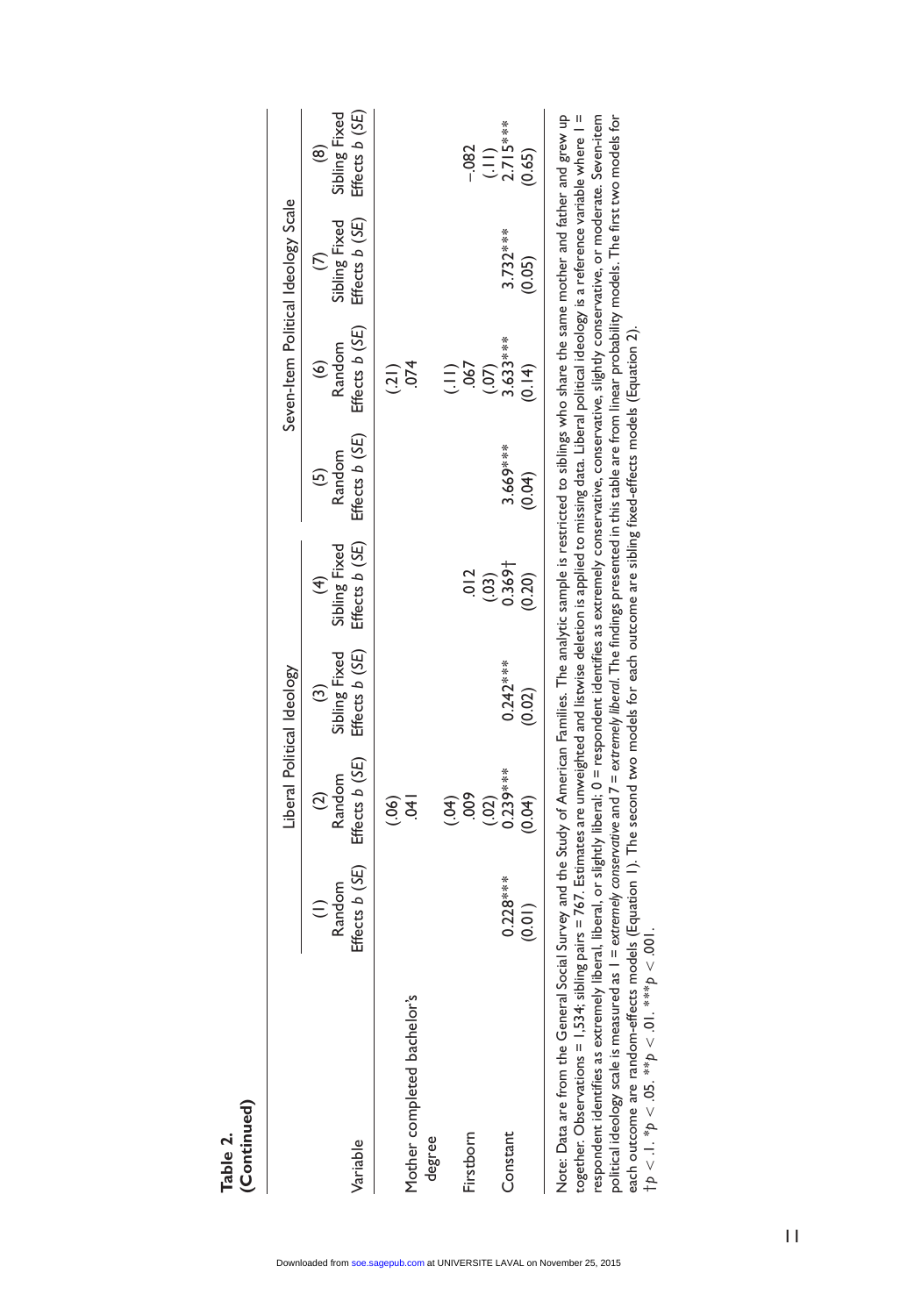| Variable                            | (1)<br>Random<br><b>Effects</b><br>B(SE) | (2)<br>Random<br><b>Effects</b><br>B(SE) | (3)<br>Sibling Fixed<br><b>Effects</b><br>B(SE) | (4)<br>Sibling Fixed<br>Effects<br>B(SE) |
|-------------------------------------|------------------------------------------|------------------------------------------|-------------------------------------------------|------------------------------------------|
| College completion                  | $3.045***$                               | $2.514***$                               | $2.264***$                                      | $2.235***$                               |
| Female                              | (0.28)                                   | (0.29)<br>$-0.872**$                     | (0.50)                                          | (0.50)<br>$-0.417$                       |
| Nonwhite                            |                                          | (0.31)<br>$-0.822$<br>(0.54)             |                                                 | (0.43)                                   |
| Age                                 |                                          | $-0.024$ <sup>+</sup>                    |                                                 | $-0.052$                                 |
| Raised in Northeast                 |                                          | (0.01)<br>$1.153*$                       |                                                 | (0.07)                                   |
| <b>Raised in Midwest</b>            |                                          | (0.51)<br>$0.901*$<br>(0.43)             |                                                 |                                          |
| Raised in West                      |                                          | $1.279**$                                |                                                 |                                          |
| Raised outside of United States     |                                          | (0.49)<br>$-0.303$                       |                                                 |                                          |
| <b>Raised Catholic</b>              |                                          | (1.55)<br>0.317                          |                                                 |                                          |
| Raised Jewish                       |                                          | (0.37)<br>0.982                          |                                                 |                                          |
| Raised without religion             |                                          | (0.81)<br>1.037                          |                                                 |                                          |
| Raised with other religion          |                                          | (0.78)<br>0.858<br>(0.57)                |                                                 |                                          |
| Mother did not complete high school |                                          | $-1.225**$<br>(0.44)                     |                                                 |                                          |
| Mother completed some college       |                                          | $-0.581$<br>(0.68)                       |                                                 |                                          |
| Mother completed bachelor's degree  |                                          | $0.958**$<br>(0.36)                      |                                                 |                                          |
| Firstborn                           |                                          | 0.190<br>(0.30)                          |                                                 | 0.309<br>(0.44)                          |
| Constant                            | 9.939 ***<br>(0.23)                      | $10.884***$<br>(0.71)                    | $10.227***$<br>(0.18)                           | $12.537***$<br>(2.92)                    |

Table 3. The Effect of College Completion on Support for Civil Liberties.

Note: Data are from the General Social Survey and the Study of American Families. The analytic sample is restricted to siblings who share the same mother and father and grew up together. Observations = 762; sibling pairs = 381. Estimates are unweighted and listwise deletion is applied to missing data. Support for civil liberties is a 15-item scale where higher scores indicate greater support for civil liberties. The first two models are random-effects models (Equation 1). The second two models are sibling fixed-effects models (Equation 2).  $\uparrow p$  < .1. \*p < .05. \*\*p < .01. \*\*\*p < .001.

other measures. College attendance has approximately three times the effect of being female, over twice as powerful an effect as being raised in a non-South geographic region, and approximately twice as strong an effect as maternal educational background.

Table 4 reports estimates of the effect of college completion on three measures of opposition to gender egalitarianism. We begin with randomeffects models to estimate the effect of college completion on holding the belief that men are better suited for politics than women, net of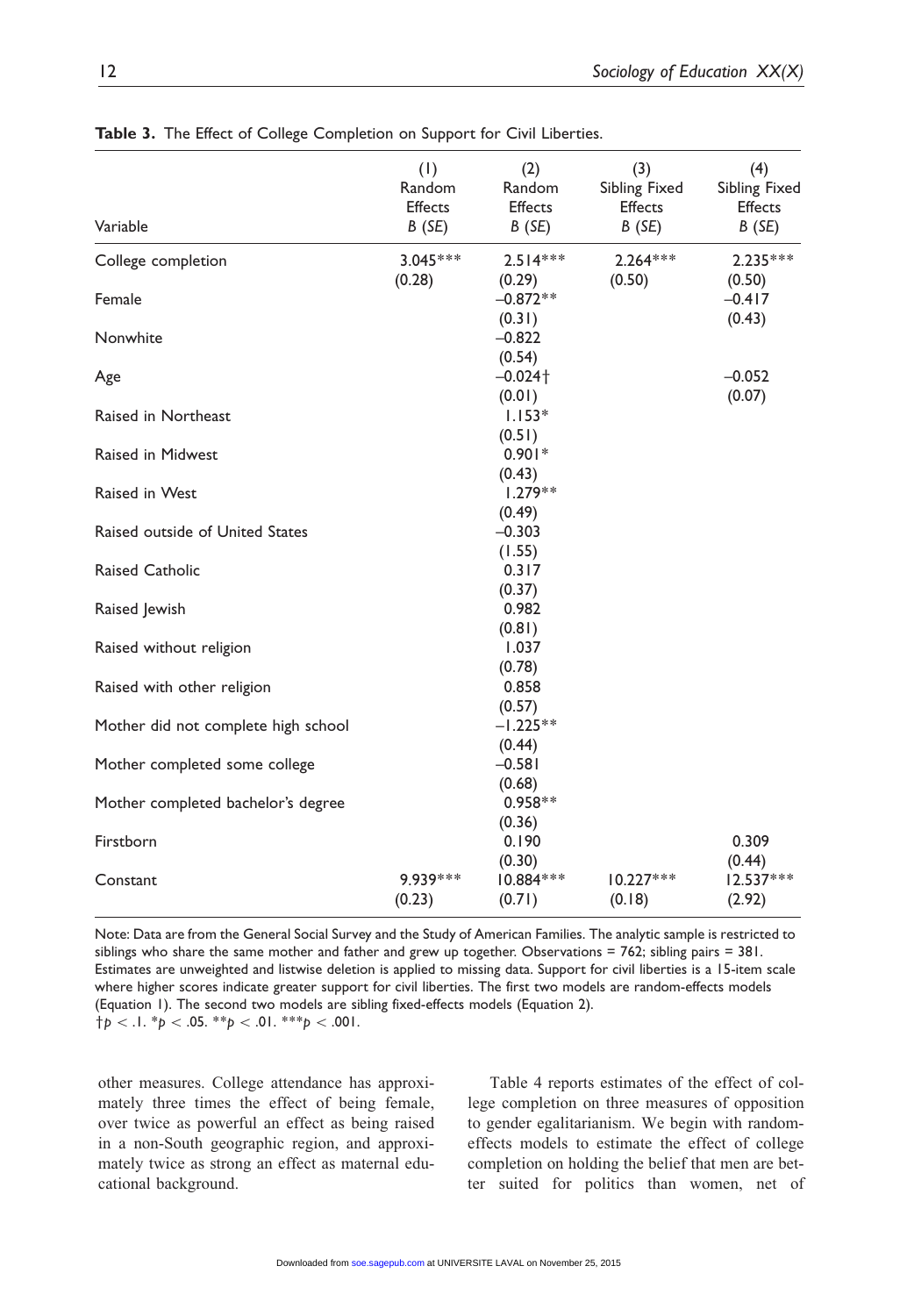demographics and observed background characteristics (Models 1 and 2). Our random-effects estimates are consistent with past research, showing that college completion leads to more progressive gender attitudes. In the full random-effects model (Model 2), college attendance is associated with a .147 decrease in the probability of holding the belief that men are better suited for politics. We then account for shared family background using sibling fixed-effects models (Models 3 and 4); the relationship between college and beliefs about women in politics remains statistically significant after accounting for background characteristics shared by siblings. In the full sibling fixed-effects model (Model 4), college attendance is associated with a .138 decrease in the probability of believing that men are better suited for politics than women.

In Models 5 through 8, we examine the effect of college on the belief that men should achieve outside the home and women should take care of the home. In the full random-effects model (Model 6), college completion is associated with a .2 decrease in the probability of holding this belief in traditional gender roles. Our full sibling fixedeffects model (Model 8) shows a similar result, with college completion associated with a .167 decrease in the probability of holding this belief in traditional gender roles.

Finally, in Models 9 through 12, we examine the effect of college on the belief that women should put their husband's career first. In the randomeffects models (Models 9 and 10), college attendance is associated with a .147 and .11 decrease in the probability of holding the belief that women should put their husband's career first; in the sibling fixed-effects models (Models 11 and 12), college attendance is associated with a .10 decrease in the probability of holding this belief. These findings are comparable to the effect of college completion on civil liberties; the effect of college completion on gender ideology remains even after accounting for unobserved family background.

College attendance is often the only statistically significant effect in our fixed-effects models for beliefs about gender egalitarianism. However, the effect sizes for college in the random-effects models are once again substantively large. The effect of college on attitudes toward women's role in politics is roughly equivalent to a 50-year age gap, the effect of college on traditional gender-role attitudes is approximately the same as a 25-year age gap, and the effect of college on

beliefs about men's and women's careers is about the same strength as a 20-year age gap. Furthermore, college attendance also has a stronger effect on beliefs about women's suitability for politics than being nonwhite or being raised in a non-South region. Overall, college attendance has a notable effect on support for gender egalitarianism, and the effect sizes are large in comparison to other factors in the random-effects models.

## **DISCUSSION**

Does college influence sociopolitical attitudes? Present scholarship and folk theory assume that college makes students more "liberal," but education might be confounded with unobserved family influences. We investigated the effect of college on political orientation, support for civil liberties, and egalitarian gender-role beliefs. First, we estimated the effect of college on sociopolitical attitudes in a conventional multilevel-model framework, controlling for family background. But this did not remove the effect of unobserved family differences; therefore, we used fixed-effects models across sibling pairs to remove the effects of shared unobserved family influences on sociopolitical attitudes (Halaby 2004). We found that earning a four-year college degree has a statistically significant impact on support for civil liberties and egalitarian gender-role beliefs, but the effect of college on political orientation may be spurious owing to family background. In other words, college does have a statistically significant effect on some sociopolitical beliefs, even if it does not necessarily make students more "liberal" in political orientation.

Research shows that many effects of education are actually caused by difficult-to-measure family characteristics (Highton 2009; Persson 2014; Schnittker and Behrman 2012), but our analyses provide evidence that college does create changes in some attitudes (Bobo and Licari 1989; Bryant 2003; Hout 2012; Kingston et al. 2003). This is an expected finding based on research showing the effects of interacting with a diverse set of peers, the presence of free spaces, and peer socialization; therefore, the results of this study primarily support the college effects model over the spurious model. That said, our results also suggest that individuals who grow up in certain types of families are more likely to both attend college and self-identify as liberal. Because preadult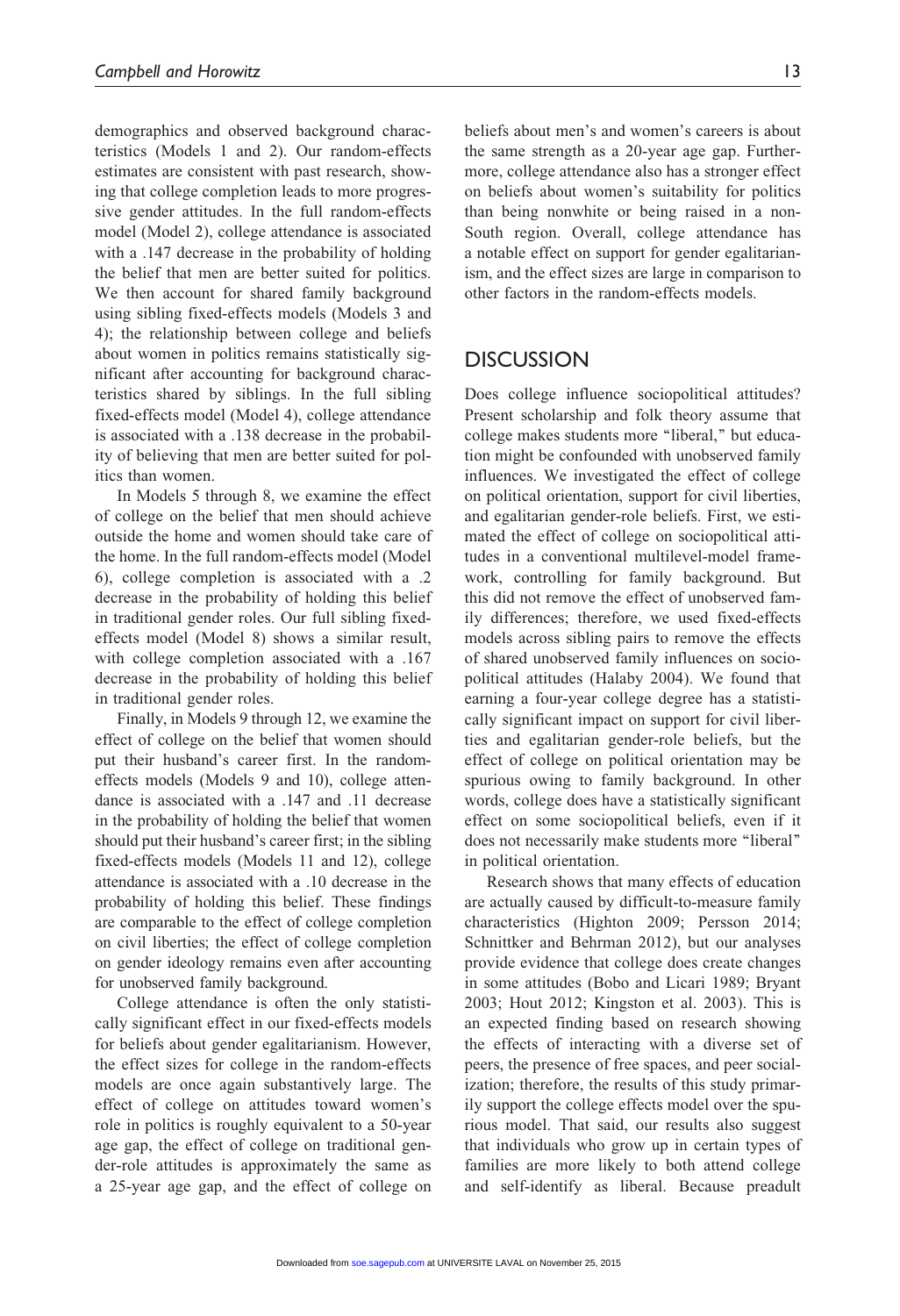|                                     |                                               |                                              | Emotionally Suited for Politics <sup>a</sup><br>Agree Men Are Better |                                           |                                              |                                                                                                                                                                                                                                                                                              | Outside of Home and Women<br>Should Take Care of Homeb<br>Agree Men Should Achieve |                                           |                                                        |                                              | Husband's Career First <sup>c</sup><br>Agree Wife Should Put |                                              |
|-------------------------------------|-----------------------------------------------|----------------------------------------------|----------------------------------------------------------------------|-------------------------------------------|----------------------------------------------|----------------------------------------------------------------------------------------------------------------------------------------------------------------------------------------------------------------------------------------------------------------------------------------------|------------------------------------------------------------------------------------|-------------------------------------------|--------------------------------------------------------|----------------------------------------------|--------------------------------------------------------------|----------------------------------------------|
| Variable                            | Random<br>Effects<br>$b(SE)$<br>$\widehat{=}$ | Random<br>Effects<br>b (SE)<br>$\widehat{c}$ | (3)<br>Sibling Fixed<br>Effects<br>b (SE)                            | (4)<br>Sibling Fixed<br>Effects<br>b (SE) | Random<br>Effects<br>b (SE)<br>$\widehat{5}$ | Random<br>Effects<br>b (SE)<br>$\widehat{\mathbf{e}}$                                                                                                                                                                                                                                        | (7)<br>Sibling Fixed<br>Effects<br>b (SE)                                          | (8)<br>Sibling Fixed<br>Effects<br>b (SE) | Random<br>Effects<br>b (SE)<br>$\widehat{\mathcal{C}}$ | Random<br>Effects<br>b (SE)<br>$\frac{1}{2}$ | Sibling Fixed<br>Effects<br>b (SE)<br>$\widehat{=}$          | $(12)$<br>Sibling Fixed<br>Effects<br>b (SE) |
| College completion                  | $-.167***$                                    | $-147***$                                    | $-133*$                                                              | $-138$<br>(.05)<br>(.05)                  | $-236***$                                    | $-200***$                                                                                                                                                                                                                                                                                    | $-153**$                                                                           | $-167***$<br>(.05)<br>-.097*              | $-147***$                                              | $-10*$                                       | $-102*$                                                      | $-100*$                                      |
| Female                              | (.03)                                         | $(-03)$<br>(0.03)                            | (05)                                                                 | (04)                                      | (03)                                         | $-089**$<br>(03)<br>(03)                                                                                                                                                                                                                                                                     | (05)                                                                               | (04)                                      | (.02)                                                  | (02)<br>(02)                                 | (0.04)                                                       | $60 - 100 + 100$<br>(0.04)                   |
| Nonwhite                            |                                               | $-108*$<br>(05)                              |                                                                      |                                           |                                              | .053<br>(.05)                                                                                                                                                                                                                                                                                |                                                                                    |                                           |                                                        | .043<br>(04)                                 |                                                              |                                              |
| Age                                 |                                               | $003*$<br>(00)                               |                                                                      | (10)                                      |                                              | $008***$<br>(00)                                                                                                                                                                                                                                                                             |                                                                                    | (10, 0)                                   |                                                        | $.006***$<br>(00)                            |                                                              | (10)                                         |
| Raised in Northeast                 |                                               | $-086 +$                                     |                                                                      |                                           |                                              | $-0.036$                                                                                                                                                                                                                                                                                     |                                                                                    |                                           |                                                        | $-0.024$                                     |                                                              |                                              |
| Raised in Midwest                   |                                               | (0.04)                                       |                                                                      |                                           |                                              | $(0.5) + (0.07) + (0.07) + (0.07) + (0.07) + (0.07) + (0.07) + (0.07) + (0.07) + (0.07) + (0.07) + (0.07) + (0.07) + (0.07) + (0.07) + (0.07) + (0.07) + (0.07) + (0.07) + (0.07) + (0.07) + (0.07) + (0.07) + (0.07) + (0.07) + (0.07) + (0.07) + (0.07) + (0.07) + (0.07) + (0.07) + (0.0$ |                                                                                    |                                           |                                                        | $(-60)$                                      |                                                              |                                              |
| Raised in West                      |                                               | $(.04)$<br>- 125**<br>(.05)                  |                                                                      |                                           |                                              |                                                                                                                                                                                                                                                                                              |                                                                                    |                                           |                                                        | (0.01)<br>(04)                               |                                                              |                                              |
| Raised outside of United States     |                                               | $-153$                                       |                                                                      |                                           |                                              | $\frac{1}{2}$<br>$\frac{1}{2}$<br>$\frac{1}{2}$<br>$\frac{1}{2}$<br>$\frac{1}{2}$                                                                                                                                                                                                            |                                                                                    |                                           |                                                        | $-001$                                       |                                                              |                                              |
| Raised Catholic                     |                                               | $\widehat{=}$ $\widehat{=}$                  |                                                                      |                                           |                                              |                                                                                                                                                                                                                                                                                              |                                                                                    |                                           |                                                        | $(-09)$<br>$-052$                            |                                                              |                                              |
| Raised Jewish                       |                                               | $\frac{3}{2}$                                |                                                                      |                                           |                                              | $(03)$<br>$-178$ **                                                                                                                                                                                                                                                                          |                                                                                    |                                           |                                                        | $(-03)$                                      |                                                              |                                              |
| Raised without religion             |                                               | (.12)                                        |                                                                      |                                           |                                              |                                                                                                                                                                                                                                                                                              |                                                                                    |                                           |                                                        | $S = S$ =                                    |                                                              |                                              |
| Raised with other religion          |                                               | (07)<br>(09)                                 |                                                                      |                                           |                                              | $\frac{45}{45}$                                                                                                                                                                                                                                                                              |                                                                                    |                                           |                                                        | (0.08)                                       |                                                              |                                              |
| Mother did not complete high school |                                               | 010<br>(0.04)                                |                                                                      |                                           |                                              | $075 +$                                                                                                                                                                                                                                                                                      |                                                                                    |                                           |                                                        | $63 + 63 + 63$<br>$63 + 63$                  |                                                              |                                              |
| Mother completed some college       |                                               | $-015$<br>(00)                               |                                                                      |                                           |                                              | $\widetilde{d}$ $\overline{d}$ $\widetilde{d}$ $\widetilde{d}$                                                                                                                                                                                                                               |                                                                                    |                                           |                                                        | (08)                                         |                                                              |                                              |
|                                     |                                               |                                              |                                                                      |                                           |                                              |                                                                                                                                                                                                                                                                                              |                                                                                    |                                           |                                                        |                                              |                                                              | (continued)                                  |

Table 4. The Effect of College Completion on Beliefs about Gender Equality. Table 4. The Effect of College Completion on Beliefs about Gender Equality.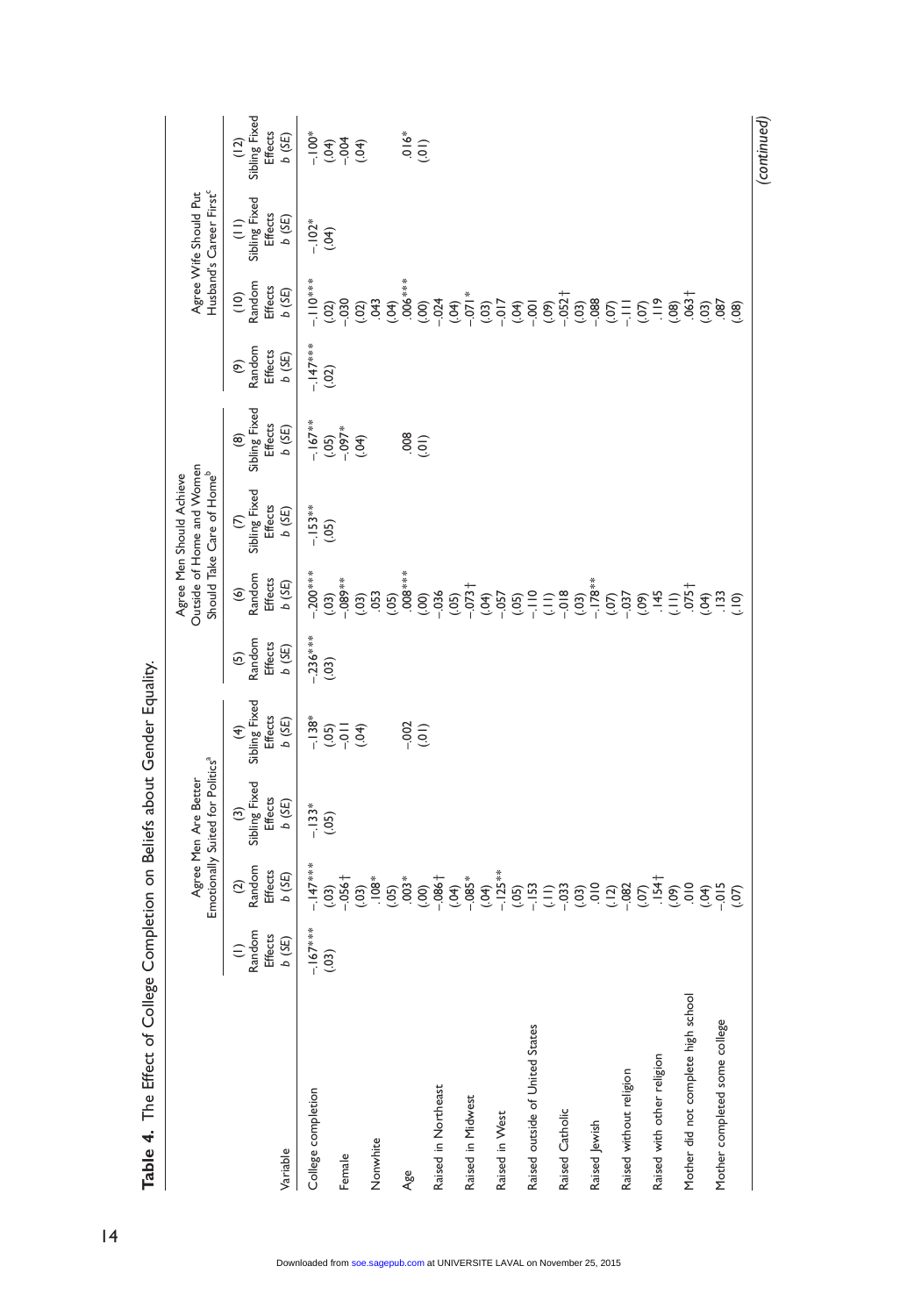| (Continued)<br>Table 4.                                                                                                                                                                                                                                                                                                                                                                                                                                                                                                                                                                                                                                                                                                                                                |                             |                             |                                                                      |                                                               |                                  |                                        |                                                                                   |                                                      |                           |                                              |                                                              |                                            |
|------------------------------------------------------------------------------------------------------------------------------------------------------------------------------------------------------------------------------------------------------------------------------------------------------------------------------------------------------------------------------------------------------------------------------------------------------------------------------------------------------------------------------------------------------------------------------------------------------------------------------------------------------------------------------------------------------------------------------------------------------------------------|-----------------------------|-----------------------------|----------------------------------------------------------------------|---------------------------------------------------------------|----------------------------------|----------------------------------------|-----------------------------------------------------------------------------------|------------------------------------------------------|---------------------------|----------------------------------------------|--------------------------------------------------------------|--------------------------------------------|
|                                                                                                                                                                                                                                                                                                                                                                                                                                                                                                                                                                                                                                                                                                                                                                        |                             |                             | Emotionally Suited for Politics <sup>ª</sup><br>Agree Men Are Better |                                                               |                                  |                                        | Outside of Home and Women<br>Should Take Care of Home<br>Agree Men Should Achieve |                                                      |                           |                                              | Husband's Career First <sup>®</sup><br>Agree Wife Should Put |                                            |
| Variable                                                                                                                                                                                                                                                                                                                                                                                                                                                                                                                                                                                                                                                                                                                                                               | Random<br>Effects<br>b (SE) | Random<br>Effects<br>b (SE) | Sibling Fixed<br>Effects<br>b (SE)<br>$\widehat{\mathcal{C}}$        | Sibling Fixed<br>Effects<br>b (SE)<br>$\widehat{\mathcal{F}}$ | Random<br>Effects<br>b (SE)<br>ල | Random<br>Effects<br>b (SE)<br>$\circ$ | Sibling Fixed<br>Effects<br>b (SE)                                                | Sibling Fixed<br>Effects<br>b (SE)<br>$\circledcirc$ | Random<br>Effects<br>(SE) | Random<br>Effects<br>b (SE)<br>$\frac{1}{2}$ | Sibling Fixed<br>Effects<br>b (SE)<br>$\widehat{=}$          | Sibling Fixed<br>Effects<br>b (SE)<br>(12) |
| Mother completed bachelor's degree                                                                                                                                                                                                                                                                                                                                                                                                                                                                                                                                                                                                                                                                                                                                     |                             | $-013$                      |                                                                      |                                                               |                                  | 057                                    |                                                                                   |                                                      |                           | 034                                          |                                                              |                                            |
| First born                                                                                                                                                                                                                                                                                                                                                                                                                                                                                                                                                                                                                                                                                                                                                             |                             | $rac{6}{5}$                 |                                                                      | 075                                                           |                                  | $(100 - 100)$                          |                                                                                   | 006                                                  |                           | (35)                                         |                                                              | $-0.065$                                   |
| Constant                                                                                                                                                                                                                                                                                                                                                                                                                                                                                                                                                                                                                                                                                                                                                               | $298***$<br>(0.02)          | $257***$<br>(03)<br>(06)    | $287***$<br>(02)                                                     | (05)<br>(33)                                                  | ****15.<br>(02)                  | $101 -$<br>(03)<br>(0, 0)              | $387***$<br>(02)                                                                  | (05)<br>(.34)                                        | $233***$<br>(02)          | (03)<br>(05)                                 | $218***$<br>(01)                                             | (0.04)<br>(28)                             |
| a.Reference variable where I = respondent agrees with the statement that 'most men are better suited emotionally for politics than women' and 0 = respondent disagrees with this<br>Note: Data are from the General Social Survey and the Study of American Families. The analytic sample is restricted to siblings who share the same mother and father and grew up<br>probability models. The first two models for each outcome are random-effects models (Equation 1). The second two models for each outcome are sibling fixed-effects models<br>together. Observations = 878; sibling pairs = 439. Estimates are unweighted and listwise deletion is applied to missing data. The findings presented in this table are from linear<br>(Equation 2).<br>statement. |                             |                             |                                                                      |                                                               |                                  |                                        |                                                                                   |                                                      |                           |                                              |                                                              |                                            |

b.Measured as I = respondent agrees with the statement that 'it is much better for everyone involved if the man is the achiever outside the home and the woman takes care of home and family' and 0 = respondent disagrees with this statement.<br>c.Measured as I = respondent agrees with the statement that 'it is more important for a wife to help her husband's career than to have one herself' and 0 = resp b.Measured as 1 = respondent agrees with the statement that 'it is much better for everyone involved if the man is the achiever outside the home and the woman takes care of home and family' and 0 = respondent disagrees with this statement.

c.Measured as 1 = respondent agrees with the statement that 'it is more important for a wife to help her husband's career than to have one herself' and 0 = respondent disagrees with this statement.<br>  $\uparrow p < 0.5$ . \*\* $p < 0.01$ . \*\*\* $p < 0.01$ . this statement.

 $\dagger p < .1. *p < .05. * *p < .01. * *p < .001.$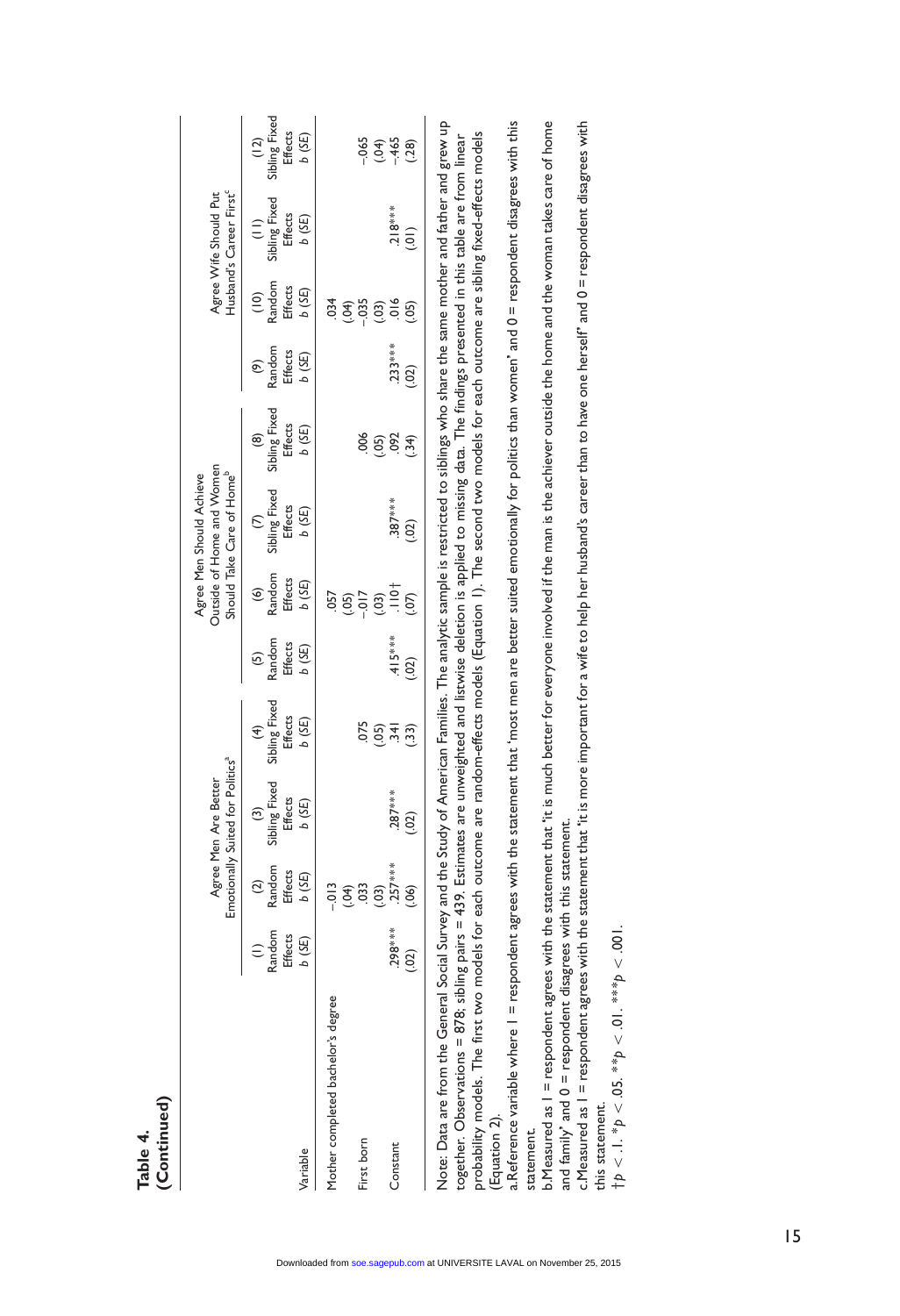family influences reduce the effect of a college education to zero, this provides some support to the spurious model (e.g., Schnittker and Behrman 2012).

Because a college education leads to more support for civil liberties and egalitarian gender roles but not for liberalism, our results partially undercut the commonly held belief that progressive attitudes on civil liberties and egalitarian gender roles are constituent parts of a liberal orientation. Pampel (2011) finds that support for egalitarian gender roles diffused throughout the U.S. population from 1977 to 2004; progressive gender-role attitudes may thus not be a salient marker of overall political orientation today. Likewise, it is possible that although support for civil liberties was a marker of liberalism in the repressive McCarthy and COINTELPRO eras, such support was more widespread by the late twentieth century. Furthermore, the relationship between support for individual political positions and overall political orientation may not be linearly related. For example, support for more egalitarian gender roles would not lead a person to change political orientation if the person cares more about economic issues.

This study has important limitations that should be addressed in future research. The first limitation is that our analysis cannot pinpoint why college changes sociopolitical attitudes. There are at least three possible mechanisms: through learning about other cultures and ideas, which stimulates interest in different viewpoints (Bowman 2013; see also Tadmor et al. 2012); through direct peer effects (Dey 1997); and through the creation of free spaces that provide students the opportunity to develop alternative ideologies free from official oversight (Morris 1992; Polletta 1999). These three processes are often intertwined with each other; using the present data and analytic approaches, we are not able to assess the extent to which each one drives sociopolitical attitude change. Future research should consider investigating how these three processes matter in sociopolitical attitude change, in isolation and together.

Second, our analyses can rule out shared family characteristics as a confounding factor, but we cannot completely rule out selection mechanisms. Growing up in a shared environment does not mean that both siblings are equivalent on all unobserved characteristics, and siblings can have divergent sociopolitical attitudes. Davis and

Pearce (2007) note that individuals with more egalitarian gender-role attitudes are more likely to attend college, and precollege attitudes might predict college attendance within families. Because our data are cross-sectional, our analyses cannot test for precollege attitudes. Assuming such data are available, we suggest that future scholars test for within-family and within-person differences to determine whether there are additional selection effects beyond unobserved family influences.

Third, the findings represent average college effects and do not consider possible heterogeneous treatment effects. The average effects might obscure important variations across social groups. For example, the effect of college may differ for men and women or for individuals from low- versus high-income households. To consider a more specific example, the effect of college on support for civil liberties may have a smaller effect on men that is balanced out by a large effect on women. The analyses presented here do not address this possibility and instead should be interpreted as the average college effect over individual-level effects. We explore this issue by conducting subgroup analyses by gender and adolescent socioeconomic status. Results for these models are largely consistent by gender but are less definitive across household socioeconomic status during adolescence (see Table S12 in the online supplement). A burgeoning field of sociological research has begun to consider how to systematically think about and address heterogeneous treatment effects, particularly as they relate to college attendance (Brand and Xie 2010; Morgan and Todd 2008; Xie, Brand, and Jann 2012). Future studies should draw on this research to attempt to more closely address how college effects may vary across social groups.

Fourth, our analytic methods and data may limit the generalizability of our findings. In particular, sibling fixed effects cannot be estimated for individuals who do not have a sibling. As a result, if the effect of college is different for people without a sibling, the sibling fixed-effects models may produce biased population-level estimates of the effects of college. Additionally, the GSS-SAF data have relatively high rates of nonresponse among eligible siblings, although this is largely attributable to insufficient information to contact eligible siblings during data collection. Our comparison of the analytic sample to the eligible GSS sample found minimal differences, but we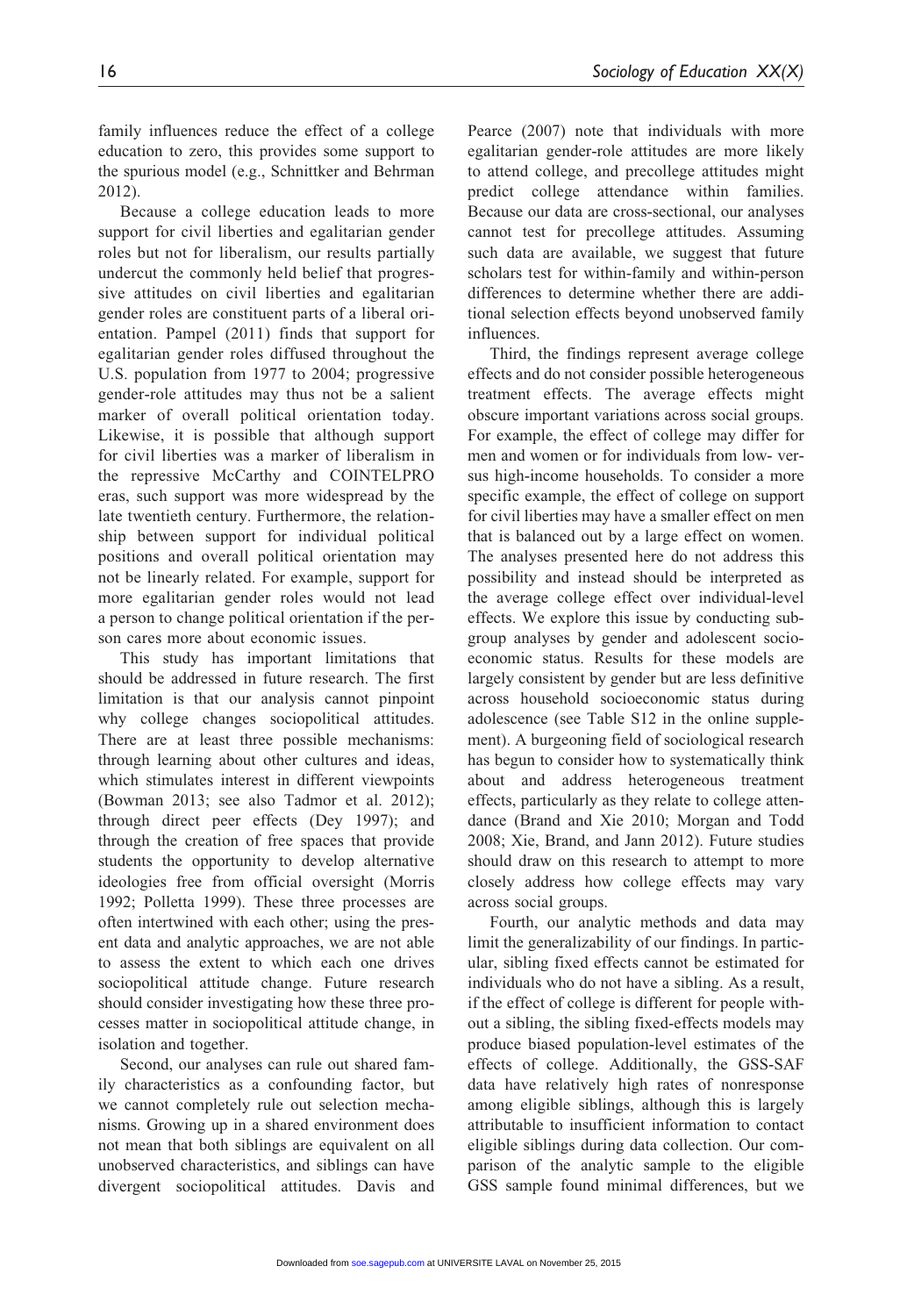suggest caution when generalizing these findings to more disadvantaged populations. The high rate of nonresponse is a limitation that may limit the external validity of our findings.

Finally, our findings demonstrate the effect of college on individuals educated in the latter part of the twentieth century. As the college experience changes, the effects of college may change as well. Although more recent data are not available at this time, similar analyses with more recent data would help show how the institution of higher education has changed.

Ultimately, this study provides considerable support to the argument that college affects sociopolitical attitudes (Hout 2012; Kingston et al. 2003), although we find no statistically significant effects on overall political orientation. The strength of the evidence is tied to the withinsibling design of our analyses, which allows us to rule out shared family characteristics. Our findings are largely counter to the expectations of scholars who question the consequences of a college education. However, college does not affect all social outcomes; Schnittker and Behrman (2012) convincingly demonstrate that some of the social returns to education are spurious, and we uncover a similar finding for the effect of education on political orientation. Our results thus prompt the question, In which social arenas does education make an impact, and when is a college degree confounded by family background? Further research on this question would help illuminate the role of higher education in the production of social life and help identify the unique effects of college campuses on social life.

#### RESEARCH ETHICS

The research presented in this paper does not constitute human subjects research as defined by federal regulation and does not include research-like activities that require institutional review board approval either by federal regulation or university policy. The data used in this research do not include identifying information that is available to the authors of this study.

#### ACKNOWLEDGMENTS

Each author contributed equally to the research and writing of this article. We thank the Sociology of Education editor and anonymous reviewers, as well as Shawn Bauldry and Jessica Pearlman, for their helpful and insightful comments.

## **REFERENCES**

- Acock, Alan C., and Vern L. Bengtson. 1978. "On the Relative Influence of Mothers and Fathers: A Covariance Analysis of Political and Religious Socialization.'' Journal of Marriage and Family no. 40(3): 519-30. doi:10.2307/350932
- Blau, Peter M., and Otis Dudley Duncan. 1967. The American Occupational Structure. New York: Wiley and Sons.
- Bobo, Lawrence, and Frederick C. Licari. 1989. "Education and Political Tolerance: Testing the Effects of Cognitive Sophistication and Target Group Affect.'' Public Opinion Quarterly 53(3):285-308. doi:10. 2307/2749123
- Bolzendahl, Catherine I., and Daniel J. Myers. 2004. ''Feminist Attitudes and Support for Gender Equality: Opinion Change in Women and Men, 1974-1998.'' Social Forces 83(2):759-89.
- Bowman, Nicholas A. 2013. ''How Much Diversity Is Enough? The Curvilinear Relationship between College Diversity Interactions and First-year Student Outcomes.'' Research in Higher Education 54(8): 874-94. doi:10.1007/s11162-013-9300-0
- Brand, Jennie E., and Yu Xie. 2010. ''Who Benefits Most from College? Evidence for Negative Selection in Heterogeneous Economic Returns to Higher Education.'' American Sociological Review 75(2): 273-302. doi:10.1177/0003122410363567
- Braungart, Richard G. 1971. "Family Status, Socialization, and Student Politics: A Multivariate Analysis.'' American Journal of Sociology 77(1):108-30. doi:10. 2307/2776679
- Brennan, J. 2008. "Higher Education and Social Change." Higher Education 56(3):381-93. doi:10.1007/s1073 4-008-9126-4
- Brint, Steven. 2005. "Creating the Future: 'New Directions' in American Research Universities.'' Minerva 43(1):23-50. doi:10.1007/s11024-004-6620-4
- Bryant, Alyssa N. 2003. "Changes in Attitudes toward Women's Roles: Predicting Gender-role Traditionalism among College Students." Sex Roles 48(3/4): 131-42. doi:10.1023/a:1022451205292
- Campbell, Colin. 2015. "The Socioeconomic Consequences of Dropping Out of High School: Evidence from an Analysis of Siblings.'' Social Science Research 51:108-18. doi:10.1016/j.ssresearch.2014.12.011
- Conley, Dalton. 2001. "Capital for College: Parental Assets and Postsecondary Schooling.'' Sociology of Education 74(1):59-72.
- Cunningham, Mick. 2008. ''Changing Attitudes toward the Male Breadwinner, Female Homemaker Family Model: Influences of Women's Employment and Education over the Lifecourse.'' Social Forces 87(1):299-323. doi:10.2307/20430858
- Currie, Janet, and Duncan Thomas. 1995. ''Does Head Start Make a Difference?'' American Economic Review 85(3):341-64. doi:10.2307/2118178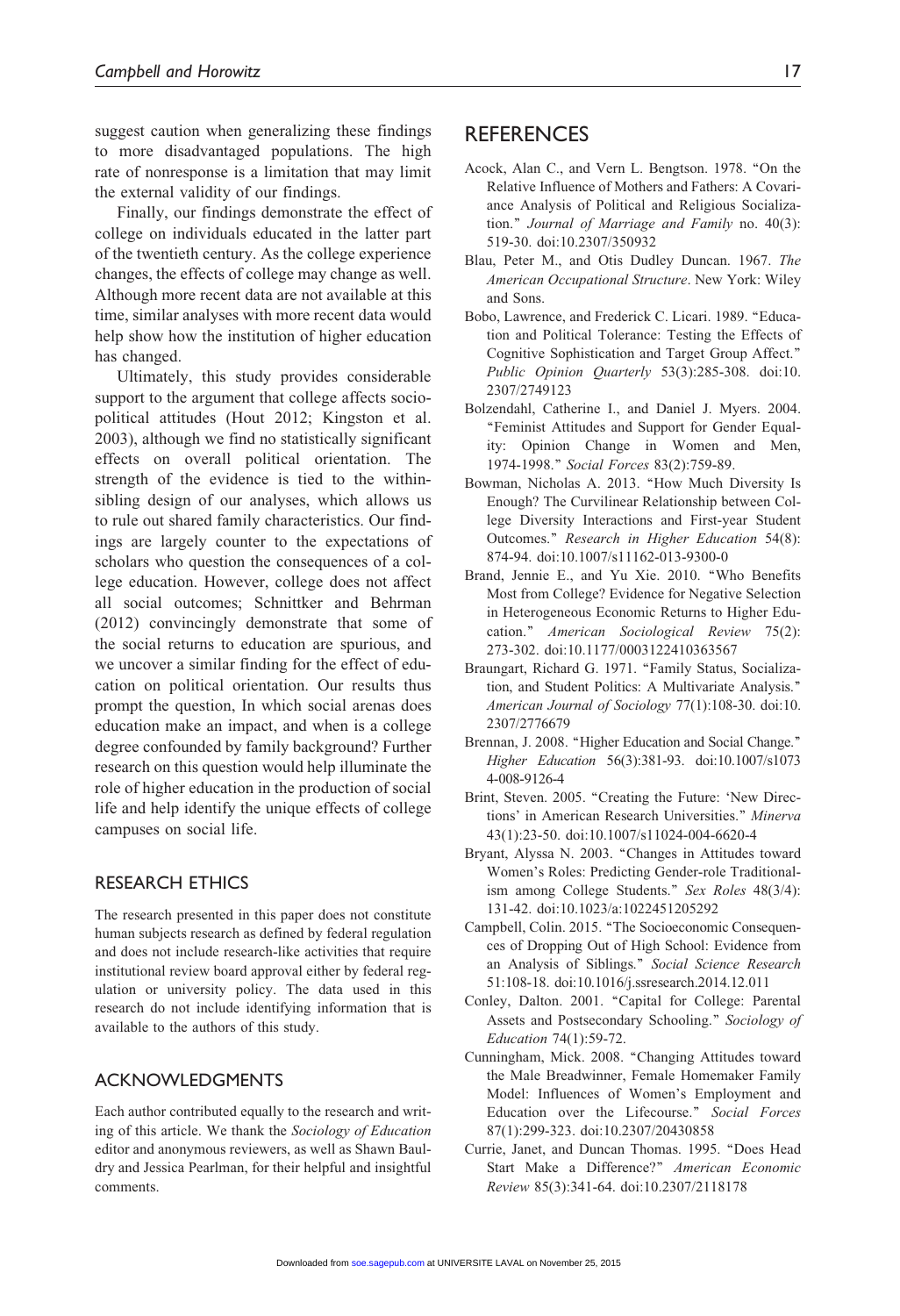- Dalhouse, Marie, and James S. Frideres. 1996. "Intergenerational Congruency: The Role of the Family in Political Attitudes of Youth." Journal of Family Issues 17(2):227-48. doi:10.1177/0192513960 17002005
- Davis, Shannon N., and Lisa D. Pearce. 2007. "Adolescents' Work-family Gender Ideologies and Educational Expectations.'' Sociological Perspectives 50(2):249-71. doi:10.1525/sop.2007.50.2.249
- Dey, Eric L. 1996. "Undergraduate Political Attitudes: An Examination of Peer, Faculty, and Social Influences.'' Research in Higher Education 37(5):535-54. doi:10.2307/40196273
- Dey, Eric L. 1997. "Undergraduate Political Attitudes: Peer Influence in Changing Social Contexts." Journal of Higher Education 68(4):398-413. doi:10. 2307/2960009
- Elchardus, Mark, and Bram Spruyt. 2009. ''The Culture of Academic Disciplines and the Sociopolitical Attitudes of Students: A Test of Selection and Socialization Effects.'' Social Science Quarterly 90(2): 446-60. doi:10.1111/j.1540-6237.2009.00626.x
- Finney, Henry C. 1974. "Political Dimensions of College Impact on Civil-Libertarianism and the Integration of Political Perspective: A Longitudinal Analysis.'' Sociology of Education no. 47 (2):214-250. doi: 10.2307/2112106.
- Freese, Jeremy, Brian Powell, and Lala Carr Steelman. 1999. "Rebel without a Cause or Effect: Birth Order and Social Attitudes.'' American Sociological Review 64(2):207-231. doi:10.2307/2657528
- Geronimus, Arline T., and Sanders Korenman. 1992. ''The Socioeconomic Consequences of Teen Childbearing Reconsidered." *Ouarterly Journal of Eco*nomics 107(4):1187-1214. doi:10.2307/2118385
- Glass, Jennifer, Vern L. Bengtson, and Charlotte Chorn Dunham. 1986. "Attitude Similarity in Three-generation Families: Socialization, Status Inheritance, or Reciprocal Influence?'' American Sociological Review 51(5):685-98. doi:10.2307/2095493
- Goldstein, Joshua R., and John Robert Warren. 2000. ''Socioeconomic Reach and Heterogeneity in the Extended Family: Contours and Consequences.'' Social Science Research 29(3):382-404. doi:10. 1006/ssre.2000.0676
- Green, Donald P., Peter M. Aronow, Daniel E. Bergan, Pamela Greene, Celia Paris, and Beth I. Weinberger. 2011. ''Does Knowledge of Constitutional Principles Increase Support for Civil Liberties? Results from a Randomized Field Experiment.'' Journal of Politics 73(2):463-76. doi:10.1017/s0022381611000107
- Gross, Neil, and Ethan Fosse. 2012. ''Why Are Professors Liberal?" Theory and Society 41(2):127-68. doi:10.1007/s11186-012-9163-y
- Guo, Guang, and Leah K. VanWey. 1999. "Sibship Size and Intellectual Development: Is the Relationship Causal?'' American Sociological Review 64(2): 169-87. doi:10.2307/2657524
- Halaby, Charles N. 2004. "Panel Models in Sociological Research: Theory into Practice." Annual Review of Sociology 30:507-44. doi:10.2307/29737704
- Harris, Richard J., and Juanita M. Firestone. 1998. ''Changes in Predictors of Gender Role Ideologies among Women: A Multivariate Analysis.'' Sex Roles 38(3/4):239-52. doi:10.1023/a:1018785100469
- Hauser, Robert M., and Robert D. Mare. 1994. Study of American Families. Madison, WI: Data and Program Library Service.
- Highton, Benjamin. 2009. "Revisiting the Relationship between Educational Attainment and Political Sophistication." Journal of Politics 71(4):1564-76. doi:10.1017/s0022381609990077
- Horowitz, Jonathan. 2015. "Doing Less with More: Cohorts, Education, and Civic Participation in America.'' Social Forces. doi:10.1093/sf/sov065
- Hout, Michael. 2012. "Social and Economic Returns to College Education in the United States.'' Annual Review of Sociology 38(1):379-400. doi:10.1146/ annurev.soc.012809.102503
- Jacoby, William G. 2009. ''Ideology and Vote Choice in the 2004 Election." Electoral Studies 28(4):584-94. doi:10.1016/j.electstud.2009.05.021
- Jennings, M. Kent, Laura Stoker, and Jake Bowers. 2009. "Politics across Generations: Family Transmission Reexamined.'' Journal of Politics 71(3): 782-99. doi:10.1017/s0022381609090719
- Kam, Cindy D., and Carl L. Palmer. 2008. "Reconsidering the Effects of Education on Political Participation.'' Journal of Politics 70(3):612-31. doi:10. 1017/s0022381608080651
- Kingston, Paul W., Ryan Hubbard, Brent Lapp, Paul Schroeder, and Julia Wilson. 2003. "Why Education Matters." Sociology of Education 76(1):53-70.
- Klatch, Rebecca E. 1999. A Generation Divided: The New Left, the New Right, and the 1960s. Berkeley: University of California Press.
- Mariani, Mack D., and Gordon J. Hewitt. 2008. "Indoctrination U.? Faculty Ideology and Changes in Student Political Orientation.'' PS: Political Science & Politics 41(4):773-83. doi:10.1017/S1049096508 081031
- Markus, Hazel R., Carol D. Ryff, Alana L. Conner, Eden K. Pudberry, and Katherine L. Barnett. 2001. ''Themes and Variations in American Understandings of Responsibility." Pp. 349-99 in Caring and Doing for Others: Social Responsibility in the Domains of Family, Work, and Community, edited by A. S. Rossi. Chicago: University of Chicago Press.
- Moffatt, Michael. 1989. Coming of Age in New Jersey: College and American Culture. New Brunswick, NJ: Rutgers University Press.
- Morgan, Stephen L., and Jennifer J. Todd. 2008. ''A Diagnostic Routine for the Detection of Consequential Heterogeneity of Causal Effects." Sociological Methodology 38(1):231-82. doi:10.1111/j.1467-95 31.2008.00204.x